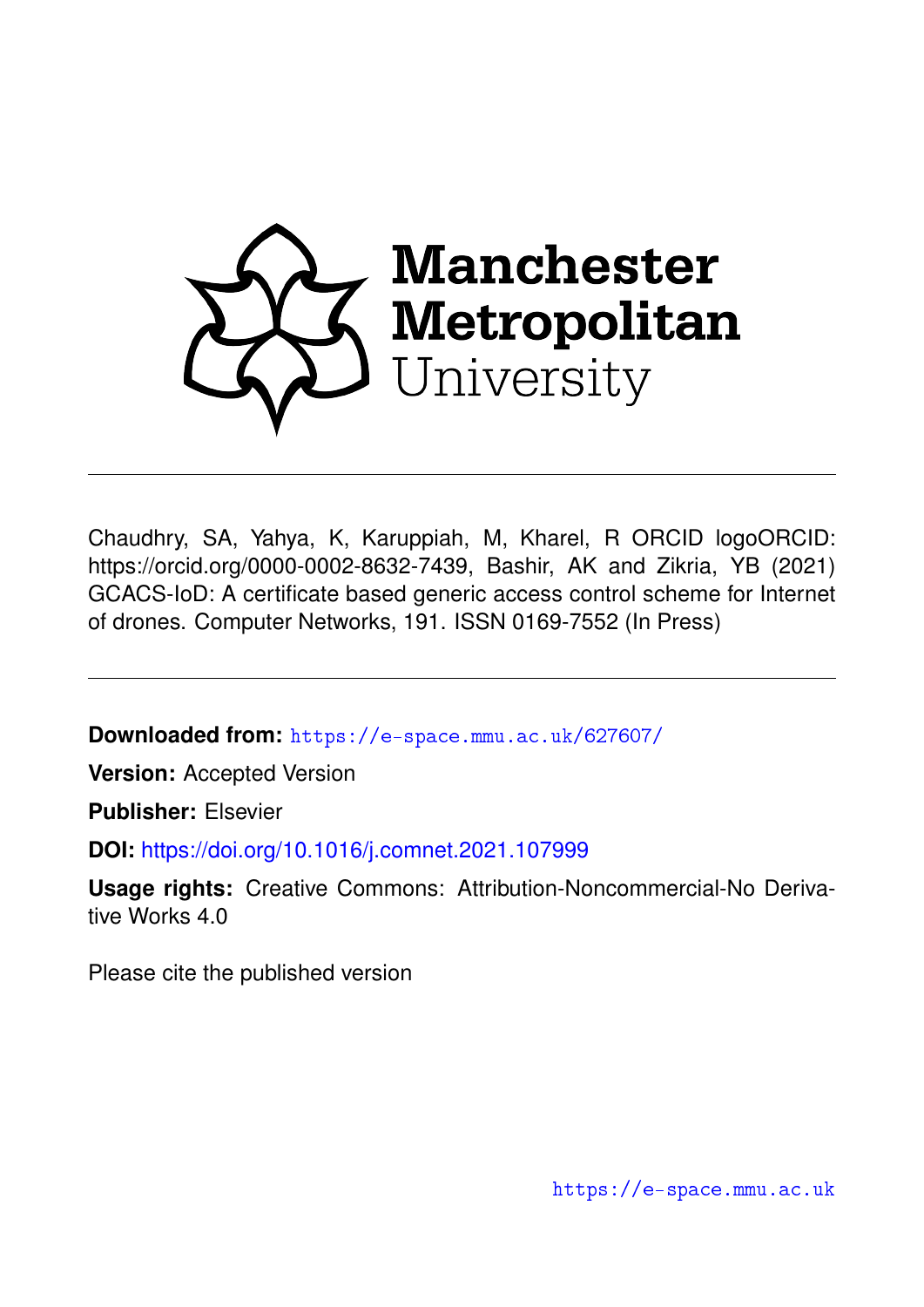# GCACS-IoD: A certificate based generic access control scheme for Internet of drones

Shehzad Ashraf Chaudhry<sup>a</sup>, Khalid Yahya<sup>b</sup>, Marimuthu Karuppiah<sup>c</sup>, Rupak Kharel<sup>d</sup>, Ali Kashif Bashir<sup>d</sup>, Yousaf bin Zikria<sup>e,</sup>\*

*<sup>a</sup>Department of Computer Engineering, Faculty of Engineering and Architecture, Istanbul Gelisim University, 34310 Istanbul, Turkey*

*<sup>b</sup>Department of Mechatronics Engineering, Faculty of Engineering and Architecture, Istanbul Gelisim University, 34310 ˙Istanbul, Turkey <sup>c</sup>Department of Computer Science and Engineering, SRM Institute of Science and Technology, Delhi NCR Campus, Modinagar, Ghaziabad, Uttar Pradesh 201204,*

*India.*

*<sup>d</sup>Department of Computing and Mathematics,Manchester Metropolitan University, M15 6BH Manchester, UK*

*<sup>e</sup>Department of Information and Communication Engineering, Yeungnam University, Gyeongsan, 38541, South Korea*

## Abstract

Internet of drones (IoD) has gained significant importance in recent times due to its applications in several critical domains ranging from commercial to defense and rescue operations. With several drones flying in different zones to carry out specified tasks, the IoD can be beneficial to gather the real time data for interpretation by the users. However, the data access is carried out through an open channel and battery operated drones. Therefore, the drones' security and privacy are crucial for accomplishing mission-critical, safety-critical, or surveillance operations. In 2020, Bera et al. presented a certificate based access control scheme for securing the IoD access and argued the scheme's security through formal and informal methods. However, the analysis presented in this paper shows that the scheme of Bera et al. does not provide anonymity and is insecure against multiple threats, including drone impersonation, the man in the middle, and replay attacks. We then designed a generic certificate based access control scheme to provide inter-drone and drone to ground station access control/authentication scheme in the IoD domain (GCACS-IoD). The GCACS-IoD is provably secure against the known attacks and provides anonymity. GCACS-IoD extends security while preserving computation and communication efficiencies.

*Keywords:* IoD, UAV, Key Establishment, Device Access Control, Stolen IoT device

## 1. Introduction

The notion of the internet of things (IoT) is that everything around us is accessible and connected with a global network. We are ever more surrounded by numerous tiny objects embedded with internet connectivity and intelligence, fostering convenience to human beings in everyday lives. IoT has influenced nearly every aspect of life, including, but not limited to, healthcare, smart city-based energy savings, farming, transportation, environment, search and rescue, surveillance and security monitoring, and domestic, business, and industrial economies. The objects in IoT ecosystem may be broadly categorized into physical objects and virtual objects. The physical objects may include drones, sensors, cameras, mobile devices, vehicles, etc. On the other hand, the virtual objects comprise agenda, e-ticket, e-wallet [\[1\]](#page-10-0). If adequately integrated with web applications, the virtual objects may assist the physical objects in communicating with one another and conferring with intelligence so that the physical objects may operate without human involvement.

An Unmanned Aerial Vehicle (UAV), commonly known as a drone, is a miniature aircraft without a human pilot. These drones are remotely controlled from the control room and are assigned a specific flying zone to report the control room information. An advanced drone or UAV is equipped with IoT-based

<sup>∗</sup>Corresponding author *Email address:* yousafbinzikria@ynu.ac.kr (Yousaf bin Zikria)

sensors and actuators, computing and communication modules, micro-controllers, wireless transceivers, battery unit, inertial measurement unit (IMU) rotors recorder [\[2,](#page-10-1) [3\]](#page-10-2). The IoT-based sensors may comprise ultrasonic distance sensors, radio detection sensors, range ranging sensors, magnetic field detection sensors, temperature sensors, orientation sensors, and chemical sensors [\[4\]](#page-10-3). Recently, we witnessed some emerging use cases of drones in IoT realm, termed as "IoT-enabled drones" or "internet of drones," certifying that IoT is one of the enabling technologies for internet of drones (IoD). These IoT-enabled drones have been finding new applications ranging from fun toys, cinematography, sports-based photography, or multimedia entertainment to mission critical jobs-military missions, research, medical applications, and rescue operations. Some big companies such as Amazon and Google are increasingly playing their role in developing and refining drone delivery services. i.e., by initiating the projects such as Amazon Prime Air and the Project Wing, respectively. AT&T also employed drones to automate its cellular tower inspections. Recently, Dubai (UAE) introduced drones in the transportation arena by launching its flying taxi service [\[2\]](#page-10-1). Furthermore, research predicts that in 2025, the UAVs-based transactions' market size may go as high as 75- billion Yuan in China [\[5\]](#page-10-4). Nevertheless, the integration of IoT and UAVs might pose some security challenges. The attacks on the communication channels or authentication protocols for identifying drones may prove fatal. The security of IoT-enabled drones is crucial for the accomplishment of mission-critical,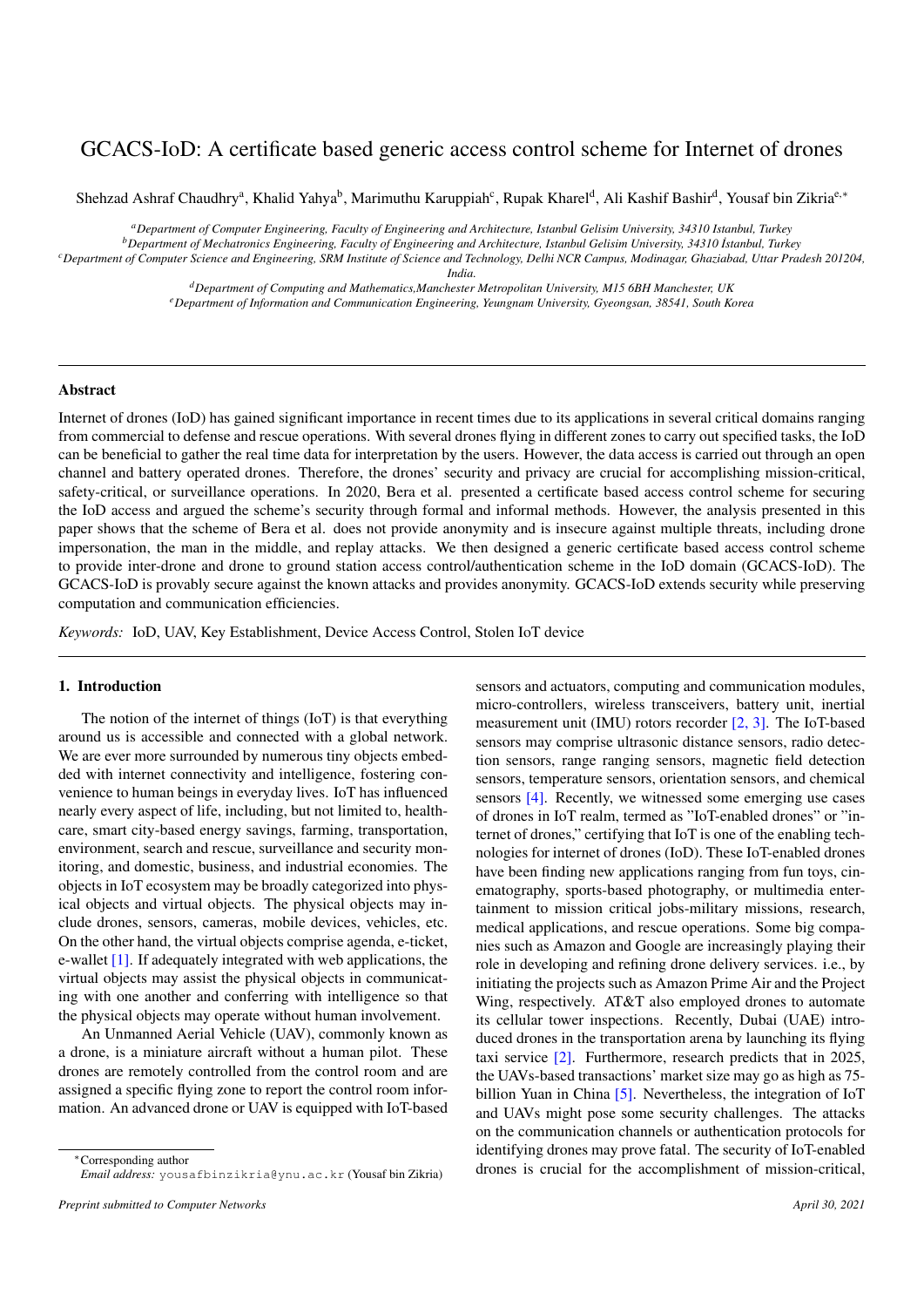<span id="page-2-0"></span>

Figure 1: IoD Communication Architecture

safety-critical, or surveillance operations. The drones need to be tracked precisely for multiple reasons, such as avoiding collisions, identifying unauthorized drone flights, or increasing traffic efficiency. An attacker may disrupt the drone surveillance operation by identifying the drone location and disturbing the tracking services and or even attempt capturing it; for example, the Iranian military captured the U.S Lockheed Martin RQ-170 Sentinel drone [\[6\]](#page-10-5). In the discussed system architecture, the security and privacy issues among drones lying in respective flying zones, between drone and ground station server (GSS), and between GSS and control room (CR) in IoD environment need to be resolved.

## 2. Related work

In 2019, Srinivas et al.[\[7\]](#page-10-6) proposed a temporal-credential (TC) and symmetric key based authentication framework for Internet of Drones (IoD); whereas, same was proved helpless against impersonation, once the verifier is stolen [\[8\]](#page-10-7). Moreover, the proposal of Srinivas et al. [\[7\]](#page-10-6) was also debated for lack of untraceability by Ali et al.  $[8]$ . In the same year, Zhou et al.  $[9]$ also proposed an access control mechanism between a user and a node in distributed IoT settings through bilinear pairing. The weaknesses of Zhou et al.'s scheme against responder/IoT node impersonation was argued in [\[10\]](#page-11-0). Similarly, in 2019 another IoD access control mechanism was devised by Wazid et al. [\[11\]](#page-11-1). In a very similar manner to Srinivas et al., the scheme of Wazid et al. is insecure against impersonation launched after a successful stolen verifier attack. In 2020, Zhang et al. [\[12\]](#page-11-2) also proposed another IoD authentication scheme using only symmetric key primitives. The scheme of Zhang et al. lacks perfect forward secrecy. Zhang et al.'s scheme are also weak against stolen verifier and insider attacks. Bera et al. [\[13\]](#page-11-3) also proposed a scheme to secure IoD environment using certificate based access control and blockchains. Due to the usage of static pseudo identity  $(RID<sub>DRi</sub>)$ , the scheme of Bera et al. cannot provide user/drone anonymity. Some other schemes [\[14](#page-11-4)[–19\]](#page-11-5) were also designed for authentication/access control in IoT based systems. The scheme of Challa et al. [\[14\]](#page-11-4) was proposed using ECC based signatures to provide access control among two entities. However, Chaudhry et al. [\[19\]](#page-11-5) argued the inapplicability of the scheme of Challa et al. for IoT based systems due to a critical flaw in their scheme. In 2020, another scheme to provide authentication in IoD scenario was proposed by Tanveer et al.[\[20\]](#page-11-6). The scheme of Tanveer et al. was built over symmetric key functions. Due to usage of static identity  $(SID<sub>MS</sub>)$  of the Management Server (MS) and publicly shared timestamp, the original identity  $SID_{MIi}$  of the mobile user/device can be exposed on the fly, which leads to non-provision of anonymity by the scheme of Tanveer et al. Recently, in this context, Bera et al. [\[21\]](#page-11-7) also presented another access control scheme for IoTenabled IoD environment and managed the post authentication data through blockchain technology (BT). The scheme provides a good blend of BT, IoT, and IoD systems and provides good access control to the user for drones.

#### *2.1. Motivation and Contributions*

It is inevitable to deploy some new drone nodes on a dynamic basis in the IoD environment. These drones are susceptible to physical capture threats or undergo any hardware failure or power consumption outages. In flying zones, the deployed drones may not always be legitimate nodes since the malicious drones or nodes can also be deployed instead by active adversaries. Therefore, it would be quite hard to discern a genuine node in many malicious nodes in IoD networks. This calls for designing an effective access control mechanism regarding the placement of new drone nodes to prevent malicious node entry in the IoD environment.

Earlier, Lin et al. [\[3\]](#page-10-2) identified different security problems in IoT-enabled drones system. The focus of [\[3\]](#page-10-2) was to address critical security concerns such as data confidentiality, privacy maintenance, and flexible accessibility. Thus, any presented model must accommodate key management, access control, privacy concerns, and intrusion detection for IoD security. In this connection, Bera et al. [\[21\]](#page-11-7) also presented an IoD access control method. However, it suffers many security limitations, including insecurities against drone impersonation, the man in the middle, and replay attacks along with non-provision of user anonymity, as proved in forthcoming sections. We then proposed an improved certificate based access control scheme to extend secure device/drone to device/drone (D2D) and drone to GSS sessions. The proposed scheme provides authentication and a key agreement between the entities on the Internet of Drones (IoD) environments. Following are the contributions of this study:

- 1. We reviewed and found some critical security flaws in Bera et al.'s scheme [\[21\]](#page-11-7).
- 2. We proposed GCACS-IoD, an enhanced and secure access control scheme for IoT-enabled drones environment, by employing the certificates issued by the control room (CR). Our scheme assures the mutual authenticity and key agreement among drones and between drones and corresponding GSS.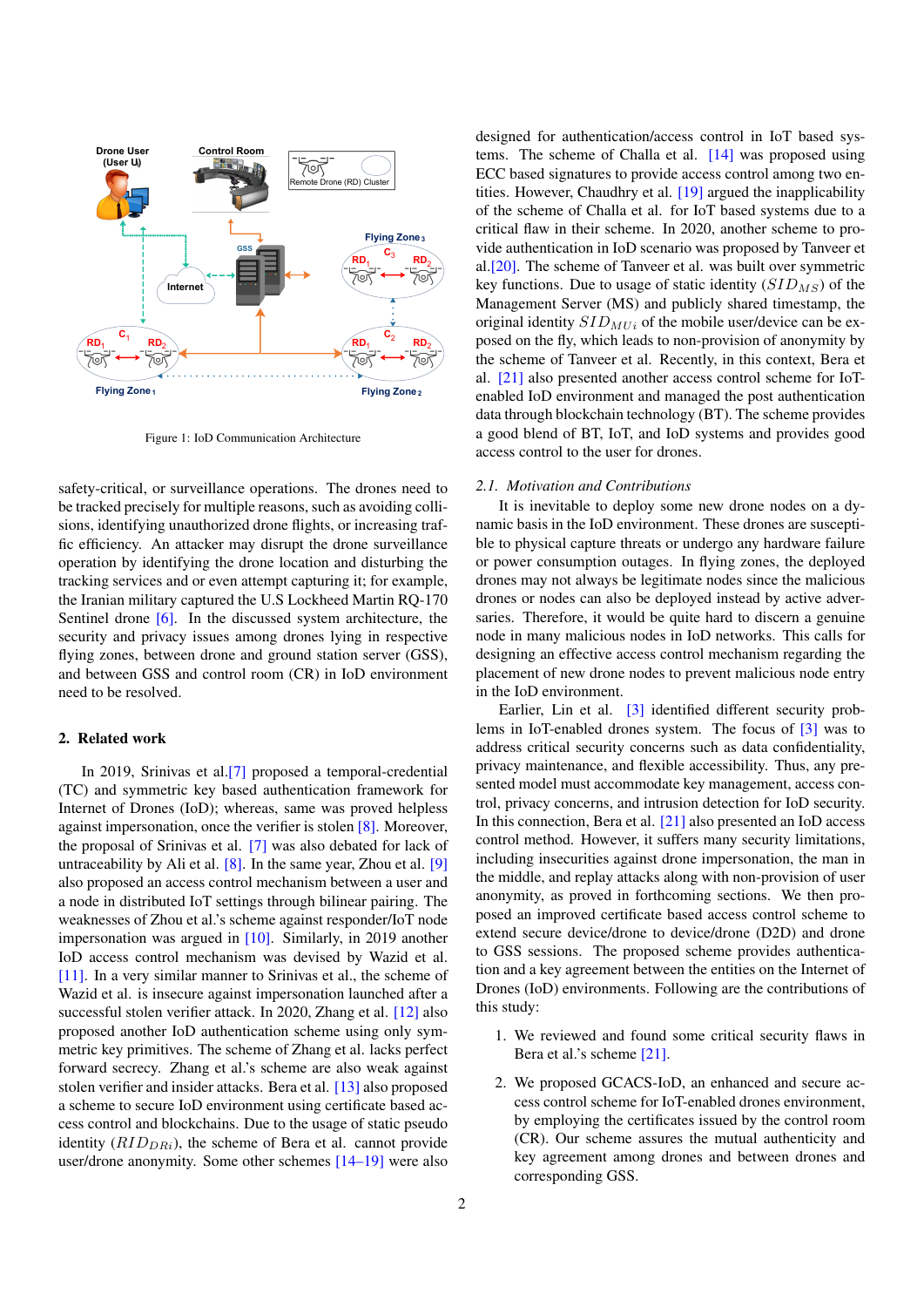Table 1: Notation guide

<span id="page-3-0"></span>

| <b>Notations</b>               | Description                                  |
|--------------------------------|----------------------------------------------|
| $E_a(a,b), G$                  | Elliptic Curve, Base point over $E_a(a, b)$  |
| $CR, ID_{CR}, FZ_i$            | Control Room, identity of $CR$ , Flying Zone |
| $GSS, ID_{GSS}$                | Ground Station Server, identity of GSS       |
| $DR_k, ID_{DRk}$               | $K^{th}$ Drone, identity of $DR_k$           |
| $r_{CR}$ , $Pub_{CR}$          | private, public key pair of $CR$             |
| $r_{DRk}, Pub_{DRk}$           | private, public key pair of $DR_k$           |
| $r_{GSS}$ , Pub <sub>GSS</sub> | private, public key pair of GSS              |
| $TC_{DBk}$ , $TC_{GSS}$        | Temporal credentials of $DR_k$ and $GSS$     |
| $Cert_{DBk}, Cert_{GSS}$       | Certificates of $DR_k$ and $GSS$             |
| $RTS_{DRk}$ , $RTS_{GSS}$      | Registration timestamps of $DR_k$ and $GSS$  |
| $MK_x, E_{Pubx}$               | Mater key of $x$ , Encryption/Decryption     |
| $TS_x, \Delta T$               | Timestamp at entity $x$ , Delay tolerance    |
| $  , h(.) \oplus$              | concat, hash, xor operators                  |
| $A \stackrel{?}{=}$            | Adversary, Equality Check                    |

- 3. We employ the Real-or-Random (ROR) based random oracle model to formally evaluate the protocol and security of mutually agreed session key (SK).
- 4. We also present the informal discussion on the protocol's security features concerning immunity to threats, such as forgery attacks, privileged insider attacks, man-in-themiddle (MIDM) attacks, physical drone capture attacks, replay attacks, and session specific temporary information threat.
- 5. In the end, we present a comparative evaluation and analysis of computational and communicative costs as well as security-based functionality attributes of previous schemes with the proposed scheme.

## *2.2. System Model*

In IoD architecture, as shown in Fig. [1,](#page-2-0) before the deployment, the drones and the Ground station servers (GSSs) are registered with Control Room (CR)- a trusted authority. The network structure as adopted from Garibi et al. [\[22\]](#page-11-8) consists of several flying zones, each managed by its' respective GSS. Typically, drones are deployed in some specified flying zone. After registration, the drones and it's respective GSS authenticate one another on a public wireless channel, which may raise some privacy concerns and access control issues in the IoD system. The users/decision makers can get surveillance or otherwise data from the GSS. It's the same data that GSS collects from several drones after performing a cycle of authentication with each drone. Similarly, two or more drones can communicate with each other to carry out a collective task like rescue services, etc. In this case, the drones can authenticate each other and share their data to perform collective tasks.

## *2.3. Attack Model*

The simulated attack model in this paper is considered as per assumptions mentioned in [\[23–](#page-11-9)[29\]](#page-11-10) and described as follows:

- 1. The attacker  $A$  has completely controlled the public channel, and  $A$  is assumed to be powerful enough to read, modify, add new, and can replay an old transmitted message.
- 2. A by using power analysis can read the contents stored in physically captured drone [\[30,](#page-11-11) [31\]](#page-11-12).
- 3. A knows all the public system parameters, including the identities of the drones, GSS and CR.

## 3. Review of the Scheme of Bera et al.

The following subsections are reserved to briefly explain different phases of the scheme of Bera et al. [\[21\]](#page-11-7). The processes involve three entities, namely: 1) Control Room (CR) is taken as the trusted authority responsible for initialization and provision of certificates to the communicating entities, 2) Ground Station Server (GSS) acts as the intermediate authority to provide user access to a drone, and 3) Drones flying in same or different flying zones which are responsible for performing application specific tasks like, monitoring, rescue services, etc. Before moving further, Table [1](#page-3-0) may be consulted for the notations used in this paper.

## *3.1. Initialization Phase*

For initialization of the system, the CR selects curve  $E_q(a, b)$ along with a base point  $G$ . The  $CR$  then selects a secure hash operator  $h(.)$ , it's own private key  $r_{CR}$  and computes public key  $Pub_{CR} = r_{CR}.G$ . Finally, all public parameters are announced and CR keeps its private key confidential. CR also selects an identity  $ID_{CR}$ .

### *3.2. Registration phase*

The CR registers all drones and corresponding GSS. Following subsections describe both the registration phases:

## *3.2.1. Drone registration*

For each drone  $\alpha$  :  $\{\alpha = 1, 2, 3...m\}$ , the CR selects a corresponding master key  $MK_{\alpha}$ , identity  $ID_{\alpha}$ , private key  $r_{DR\alpha} \in Z_q^*$  and computes public key  $Pub_{DR\alpha} = r_{DR\alpha}.G$ . CR further computes  $TC_{\alpha} = h(MK_{\alpha}||ID_{\alpha}||ID_{GSS}||RTS_{\alpha})$ and private key based certificate  $Cert_{\alpha} = r_{DR\alpha} + h(Pub_{DR\alpha})$  $ID_{GSS}||Pub_{CR}) * r_{CR}$ . The CR then selects t-degree bivariate polynomial  $f_i(x, y) = \sum_{u=0}^{t} \sum_{v=0}^{t} a_{u,v} x^u y^b \mod q$ , where  $t >> m$  and computes  $f_i(ID_\alpha, y)$  for each drone  $DR_\alpha$ . Finally, CR stores  $\{ID_{\alpha}, ID_{GSS}, Pub_{DR\alpha}, Pub_{GSS}, TC_{\alpha},$  $Cert_{\alpha}, f_i(ID_{\alpha}, y)$  in  $DR_{\alpha}$ 's memory. Now each  $DR_{\alpha}$  is ready for deployment.

## *3.2.2. GSS registration*

To register a GSS, the CR selects private key  $r_{GSS} \in Z_q^*$ of GSS and computes public key  $Pub_{GSS} = r_{GSS}.G$ . CR further computes  $TC_{GSS} = h(ID_{GSS} || ID_{CR} || r_{GSS} || RTS_{GSS})$ and private key based certificate  $Cert_{GSS} = r_{GSS} + h(Pub_{GSS} ||$  $ID_{GSS}||Pub_{CR})$ \* $r_{CR}$ . The CR then computes  $f_i(ID_{GSS}, y)$ for each GSS. Finally, CR stores  $\{(ID_{\alpha},Pub_{DR\alpha} : \forall \alpha =$  $1, 2, 3...m$ ,  $ID_{GSS}, Pub_{GSS}, Pub_{CR}, TC_{GSS}, Cert_{GSS},$  $f_i(ID_{GSS}, y)$ :  $\forall i = 1, 2, 3..m$ } in  $GSS$ 's memory.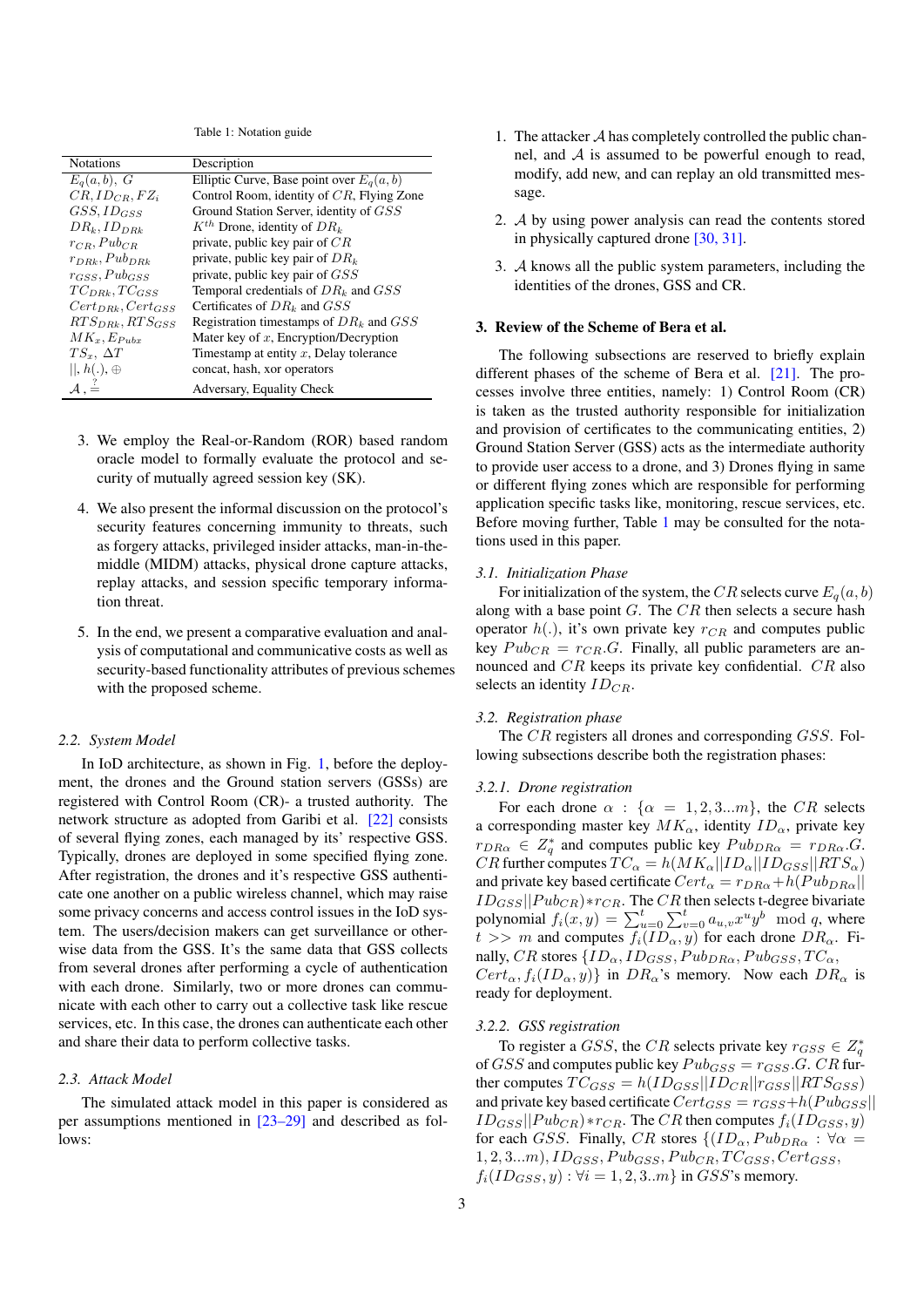<span id="page-4-0"></span>

| $\overline{\mathcal{DR}}_{\alpha}$                                                                                                                        | $\overline{\mathcal{DR}_B}$                                                                                                                     |
|-----------------------------------------------------------------------------------------------------------------------------------------------------------|-------------------------------------------------------------------------------------------------------------------------------------------------|
| Select $r_{\alpha} \in Z_p^*$ , $TS_{\alpha}$<br>$a_{\alpha} = h(ID_{\alpha}    TC_{\alpha}    r_{\alpha}    TS_{\alpha})$<br>$A_{\alpha} = a_{\alpha}.G$ |                                                                                                                                                 |
|                                                                                                                                                           | $m_{D2D_1} = \{ID_{\alpha}, A_{\alpha}, Cert_{\alpha}, TS_{\alpha}\}\$                                                                          |
|                                                                                                                                                           |                                                                                                                                                 |
|                                                                                                                                                           | $ TS'_{\alpha} - TS_{\alpha}  \leq \Delta T$                                                                                                    |
|                                                                                                                                                           | $Cert_{\alpha}. G \stackrel{?}{=} Pub_{DR\alpha} + h(Pub_{DR\alpha}    ID_{GSS}    Pub_{CR}).Pub_{CR}$                                          |
|                                                                                                                                                           | Select $r_{\beta} \in Z_p^*$ , $TS_{\beta}$                                                                                                     |
|                                                                                                                                                           | $b_{\beta} = h(ID_{\beta}    TC_{\beta}    rs_{\beta})$<br>$B_{\beta} = b_{\beta}.G$                                                            |
|                                                                                                                                                           | $DK_{\beta\alpha} = b_{\beta}.A_{\alpha}$                                                                                                       |
|                                                                                                                                                           | $f_i(ID_\beta, ID_\alpha)$                                                                                                                      |
|                                                                                                                                                           | $SK_{\beta\alpha} = h(DK_{\beta\alpha}  f_i(ID_{\beta}, ID_{\alpha})  Cert_{\alpha}  Cert_{\beta}  TS_{\alpha}  TS_{\beta})$                    |
|                                                                                                                                                           | $SKV_{\beta\alpha} = h(SK_{\beta\alpha}  B_{\beta}  TS_{\beta}  ID_{\beta})$                                                                    |
|                                                                                                                                                           | $m_{D2D_2} = \{ID_\beta, B_\beta, Cert_\beta, SKV_{\beta\alpha}, TS_\beta\}$                                                                    |
| $ TS'_{\beta} - TS_{\beta}  \leq \Delta T$                                                                                                                |                                                                                                                                                 |
| $Cert_{\beta}.G \stackrel{?}{=} Pub_{DR\beta} + h(Pub_{DR\beta}    ID_{GSS}    Pub_{CR}).Pub_{CR}$                                                        |                                                                                                                                                 |
| $DK_{\alpha\beta} = a_{\alpha}.B_{\beta}$                                                                                                                 |                                                                                                                                                 |
| $f_i(ID_\alpha, ID_\beta)$                                                                                                                                |                                                                                                                                                 |
| $SK_{\alpha\beta} = h(DK_{\beta\alpha}  f_i(ID_{\beta}, ID_{\alpha})  Cert_{\alpha}  Cert_{\beta}  TS_{\alpha}  TS_{\beta})$                              |                                                                                                                                                 |
| $SKV_{\alpha\beta} \stackrel{?}{=} h(SK_{\beta\alpha}  B_{\beta}  TS_{\beta}  ID_{\beta})$                                                                |                                                                                                                                                 |
| Select $TS^*_{\alpha}$                                                                                                                                    |                                                                                                                                                 |
| $ACK_{\beta\alpha} = h(SK_{\alpha\beta}  TS_{\alpha}^*)$                                                                                                  |                                                                                                                                                 |
|                                                                                                                                                           | $m_{D2D_3} = \{ACK_{\beta\alpha}, TS_{\alpha}^*\}$                                                                                              |
|                                                                                                                                                           | Verify $ TS^*_{\alpha} - TS^*_{\alpha}  \leq \Delta T$                                                                                          |
|                                                                                                                                                           | $ACK_{\beta\alpha} \stackrel{?}{=} h(SK_{DR_{\beta},DR_{\alpha}}  TS_{\alpha}^*)$                                                               |
|                                                                                                                                                           | $SK_{\alpha\beta} = h(DK_{\beta\alpha}  f_i(ID_{\beta}, ID_{\alpha})  Cert_{\alpha}  Cert_{\beta}  TS_{\alpha}  TS_{\beta}) = SK_{\beta\alpha}$ |

Figure 2: Bera et al.'s Procedure

## *3.3. D2D Access control phase*

A drone say  $DR_{\alpha}$  can initiate this phase to complete mutual authentication and key agreement with another neighboring drone say  $DR_\beta$ . The access control phase is shown in Fig. [2,](#page-4-0) as well as described below:

## BDA 1:  $DR_{\alpha} \rightarrow DR_{\beta}$ :  $\{m_{D2D_1}\}$

 $DR_{\alpha}$  selects random variable and timestamp pair  $\{r_{\alpha} \in$  $Z_p^*$ ,  $TS_\alpha$ } and computes  $a_\alpha = h(ID_\alpha || TC_\alpha || r_\alpha || TS_\alpha)$ ,  $A_{\alpha} = a_{\alpha} G$ .  $DR_{\alpha}$  now sends  $m_{D2D_1} = \{ID_{\alpha}, A_{\alpha}, Cert_{\alpha},$  $TS_{\alpha}$ } to  $DR_{\beta}$ .

## BDA 2:  $DR_{\beta} \rightarrow DR_{\alpha}$ : { $m_{D2D_2}$ }

On receiving  $\{m_{D2D_1}\}, DR_\beta$  checks time-freshness as  $|TS'_\alpha - TS_\alpha| \leq \Delta T$ , on failure aborts the session and on success checks validity of certificate as  $Cert_{\alpha}.G \stackrel{?}{=}$  $Pub<sub>D Rα</sub>+h(Pub<sub>D Rα</sub> || ID<sub>GSS</sub> || Pub<sub>CR</sub>).Pub<sub>CR</sub>.$  If certificate legality is proved,  $DR<sub>β</sub>$  selects random variable and timestamp pair  $\{r_\beta \in Z_p^*, TS_\beta\}$  and computes  $b_\beta =$  $h(ID_{\beta}||TC_{\beta}||TS_{\beta}), B_{\beta} = b_{\beta}.G, DK_{\beta\alpha} = b_{\beta}.A_{\alpha}$ and  $f_i(ID_\beta, ID_\alpha)$ .  $DR_\beta$  now computes session key  $SK_{\beta\alpha}$  $= h(DK_{\beta\alpha}||f_i(ID_{\beta}, ID_{\alpha})||Cert_{\alpha}||Cert_{\beta}||TS_{\alpha}||TS_{\beta})$ and verifier of  $SK_{\beta\alpha}$  as  $SKV_{\beta\alpha} = h(SK_{\beta\alpha}||B_{\beta}||TS_{\beta}||$  $ID_\beta$ ). This step finishes normally after  $DR_\beta$  sends reply message  $m_{D2D_2} = \{ID_\beta, B_\beta, Cert_\beta, SKV_{\beta\alpha}, TS_\beta\}$  to  $DR_{\alpha}$ .

## BDA 3:  $DR_{\alpha} \rightarrow DR_{\beta}$ : { $m_{D2D_3}$ }

On receiving  $\{m_{D2D_2}\}, DR_\alpha$  checks time-freshness as

 $|TS'_{\beta} - TS_{\beta}| \leq \Delta T$ , on failure aborts the session and on success checks validity of certificate as  $Cert_{DR\beta}.G =$  $Pub_{DR\beta}+h(Pub_{DR\beta}||ID_{GSS}||Pub_{CR}).Pub_{CR}.$  If certificate legality is proved,  $DR_{\alpha}$  computes  $DK_{\alpha\beta} = a_{\alpha}.B_{\beta}$ and  $f_i(ID_\alpha, ID_\beta)$ .  $DR_\alpha$  now computes session key  $SK_{\alpha\beta}$  $= h(DK_{\beta\alpha}||f_i(ID_{\beta}, ID_{\alpha})||Cert_{\alpha}||Cert_{\beta}||TS_{\alpha}||TS_{\beta})$ and verifies its' validity through checking  $SKV_{\alpha\beta} \stackrel{?}{=} h($  $SK_{\beta\alpha}||B_{\beta}||TS_{\beta}||ID_{\beta}$  and on success,  $DR_{\alpha}$  generates  $TS_{\alpha}^*$  and computes the verifier  $ACK_{\beta\alpha} = h(SK_{\alpha\beta}||TS_{\alpha}^*)$ and sends  $m_{D2D_3} = \{ACK_{\beta\alpha}, TS_{\alpha}^*\}\$  to  $DR_{\beta}$ .

BDA 4: On receiving  $\{m_{D2D_3}\}, DR_\beta$  checks time-freshness as  $|TS'_{\alpha} - TS_{\alpha}^{*}| \leq \Delta T$ , on failure aborts the session and on success checks validity of verifier  $ACK_{\beta\alpha} \stackrel{?}{=}$  $h(SK_{\beta\alpha}||TS_{\alpha}^*)$ , if it holds  $DR_{\beta}$  authenticates the legality of  $DR_{\alpha}$  and keeps  $SK_{\alpha\beta}$  as the shared key with  $DR_{\alpha}$ for secure communication.

*Remark:* The drone to the ground station server (GSS) access phase in Bera et al.'s scheme is very similar to their drone to drone access control phase, and in the drone to GSS access phase, both parties verify each others' certificate. Therefore, this phase is not being described in this article. However, interested readers may consult the original article by Bera et al.

## 4. Weaknesses of Bera et al.'s scheme

This section proves some of the security weaknesses of the scheme of Bera et al. to show that their scheme is defense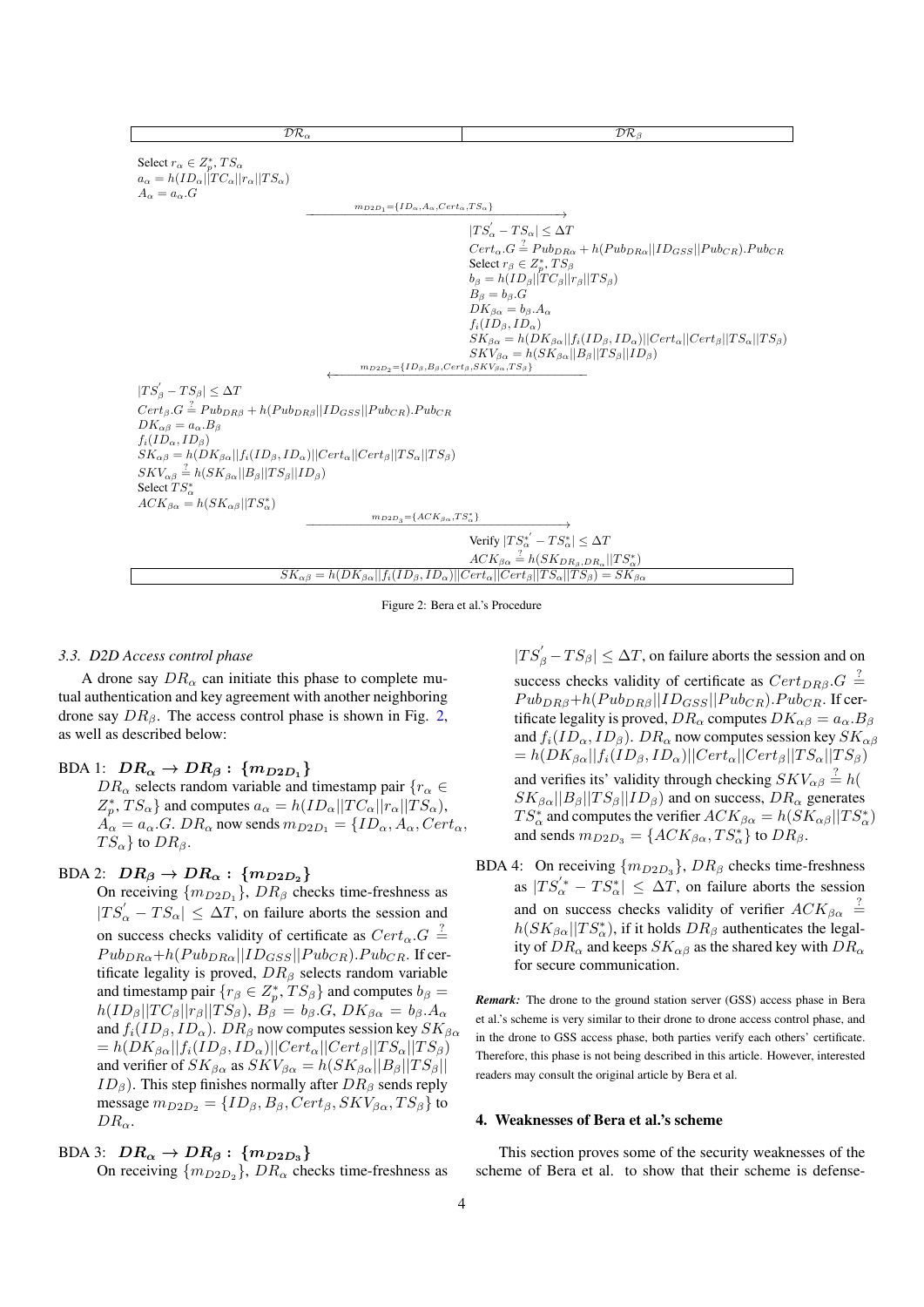less against several attacks including: 1)drone/GSS impersonation, 2)man in the middle, and 3)replay attacks. Moreover, their scheme lacks user anonymity.

#### *4.1. Drone Impersonation attack*

This subsection shows that in Bera et al.'s scheme, an active attacker just by listening to the communication channel can successfully impersonate on behalf of any drone and exchange session keys with counterparts. The attack simulation is as follows:

- BIA 1: Let some drone say  $DR_{\alpha}$  initiates an authentication request by transmitting  $m_{D2D_1} = \{ID_\alpha, A_\alpha, Cert_\alpha, TS_\alpha\}$ to  $DR_{\beta}$ , which after processing the request, responds with  $m_{D2D_2} = \{ID_\beta, B_\beta, Cert_\beta, SKV_{\beta\alpha}, TS_\beta\}.$  Let attacker A listens the public channel and records both request and response messages. Now  $A$  can impersonate any of the drone by just using it's identity and certificate.
- BIA 2: To impersonate on behalf of  $DR_{\alpha}$ , A selects fresh  $TS_{\overline{\alpha}}$ , generates  $a_{\overline{\alpha}}$  and computes  $A_{\overline{\alpha}} = a_{\overline{\alpha}}.G$ . Then A sends  $m_{\overline{D2D}_1} = \{ {ID_\alpha, A_{\overline{\alpha}}, Cert_\alpha, TS_{\overline{\alpha}}}\}$  to  $DR_\beta$ .
- BIA 3: On receiving  $\{m_{\overline{D2D}_1}\}\$ ,  $DR_\beta$  checks time-freshness  $|TS'_{\overline{\alpha}} - TS_{\overline{\alpha}}| \leq \Delta T$ , as the  $TS_{\overline{\alpha}}$  is freshly generated, so  $\overrightarrow{A}$  passes this test. Now,  $DR_\beta$  checks the validity of certificate  $Cert_{\alpha}.G = Pub_{DR\alpha} + h(Pub_{DR\alpha} || ID_{GSS} ||$  $Pub_{CR}$ ).  $Pub_{CR}$ , as certificate is genuine so A passes this test too.  $DR_\beta$  now computes and send  $m_{D2D_2}$  =  $\{ID_\beta, B_\beta, Cert_\beta, SKV_{\beta\alpha}, TS_\beta\}$  to  $DR_\alpha$
- BIA 4: A intercepts the message and computes  $DK_{\alpha\beta} = a_{\overline{\alpha}}.B_{\beta}$ and  $f_i(ID_\alpha, ID_\beta)$ . A now computes session key  $SK_{\alpha\beta} =$  $h(DK_{\alpha\beta}||f_i(ID_{\beta}, ID_{\alpha})||Cert_{\alpha}||Cert_{\beta}||TS_{\overline{\alpha}}||TS_{\beta}),$  $ACK_{\beta\alpha} = h(SK_{\alpha\beta}||TS_{\alpha}^*)$  and sends  $m_{\overline{D2D}_3} = \{ACK_{\beta\alpha},$  $TS_{\overline{\alpha}}^{*}$  to  $DR_{\beta}$ .
- BIA 5: On receiving  $\{m_{\overline{D2D}_3}\}, \, DR_\beta$  checks time-freshness as  $|TS^{'*}_{\alpha} - TS^*_{\overline{\alpha}}| \leq \Delta T$ , as the  $TS^*_{\overline{\alpha}}$  is freshly generated, so A passes this test. Finally.  $DR_\beta$  checks validity of verifier  $ACK_{\beta\alpha} \stackrel{?}{=} h(SK_{\beta\alpha}||TS_{\alpha}^*)$ . It is obvious that A knows all involved parameters. So, will pass this test and  $DR_\beta$  authenticates the legality of  $DR_\alpha$  and keeps  $SK_{\alpha\beta}$ as the shared key with  $DR<sub>α</sub>$  for secure communication.

Therefore, A has successfully impersonated on behalf of  $DR_{\alpha}$ . In the very similar way, A can impersonate on behalf of  $DR_{\beta}$  and/or  $GSS$ .

## *4.2. Man in middle attack*

For launching man in middle attack, the attacker can just intercept the sender and receiver messages and, on both sides, send the modified parameter  $A_{\alpha}$  and  $B_{\beta}$ . The attacker can establish two connections, one with each of the drones.

## *4.3. Replay attack*

In Bera et al.'s scheme, the drone sends  $m_{D2D_1} = \{ID_\alpha, A_\alpha,$  $Cert_{\alpha}, TS_{\alpha}$  and the receiving drone/GSS just verifies the timestamp and certificates. After intercepting  $m_{D2D_1}$ , an attacker can replay it by replacing the old timestamp with the fresh one. Once received, the receiver (drone/GSS) verifies the time stamp. As It is freshly generated, it may check the certificate, which is also legal and may easily pass the verification test. Therefore, the receiver may process this replay message with an updated timestamp.

## *4.4. Lack of Anonymity*

In Bera et al.'s scheme, the drone sends its' identity in plain text over an insecure channel. Hence, it does not provide drone anonymity as well as untraceability.

## 5. Proposed GCACS-IoD

This section presents GCACS-IoD, a generic certificate based inter-drone and drone to GSS authentication scheme proposed in this paper. The scheme can provide a secure session among any two entities (drone-drone, drone-GSS, GSS-drone) in the IoD environment. For simplicity, we keep the notations  $\mathcal{DR}_{\alpha}$ and  $\mathcal{DR}_\beta$  to show the working of the scheme between two drones, i.e.,  $\mathcal{DR}_{\alpha}$  and  $\mathcal{DR}_{\beta}$ , whereas anyone of the initiator or responder can be replaced by GSS. The details of the GCACS-IoD is as follows:

## *5.1. Registration phase*

The CR registers all drones and corresponding GSS. Following subsections describe both the registration phases:

#### *5.1.1. Drone registration*

For each drone  $\alpha$  :  $\{\alpha = 1, 2, 3...m\}$ , the CR selects a corresponding master key  $MK_{\alpha}$ , identity  $ID_{\alpha}$ , private key  $r_{\alpha} \in Z_q^*$  and computes public key  $Pub_{DR\alpha} = r_{\alpha}.G$ . CR further computes private key based certificate  $Cert_{\alpha} = r_{CR} +$  $h(Pub_{DR\alpha}||ID_{GSS}||ID_{\alpha}||Pub_{CR}) * r_{CR}$ . Finally, CR stores  $\{ID_{\alpha}, ID_{GSS}, r_{\alpha}, Pub_{DR\alpha}, Pub_{GSS}, Cert_{\alpha}\}$  in  $DR_{\alpha}$ 's memory. Now each  $DR_{\alpha}$  is ready for deployment.

#### *5.1.2. GSS registration*

To register a GSS, the CR selects private key  $r_{GSS} \in$  $Z_q^*$  of GSS and computes public key  $Pub_{GSS} = r_{GSS}.G$ .  $CR$  further computes private key based certificate  $Cert_{GSS}$  =  $r_{GSS}+h(Pub_{GSS}||ID_{GSS}||Pub_{CR})$ \* $r_{CR}$ . Finally, CR stores  $\{(ID_{DR_{\alpha}}, Pub_{DR_{\alpha}} : \forall j = 1, 2, \dots m), ID_{GSS}, r_{GSS}, Pub_{GSS},\}$  $Pub_{CR}, Cert_{GSS}$  in  $GSS$ 's memory.

#### *5.2. D2D Access control*

A drone says  $DR_{\alpha}$  can initiate this phase to complete mutual authentication and key agreement with another neighboring drone, say  $DR_{\beta}$ . The access control phase is shown in Fig. [3,](#page-6-0) as well as described below: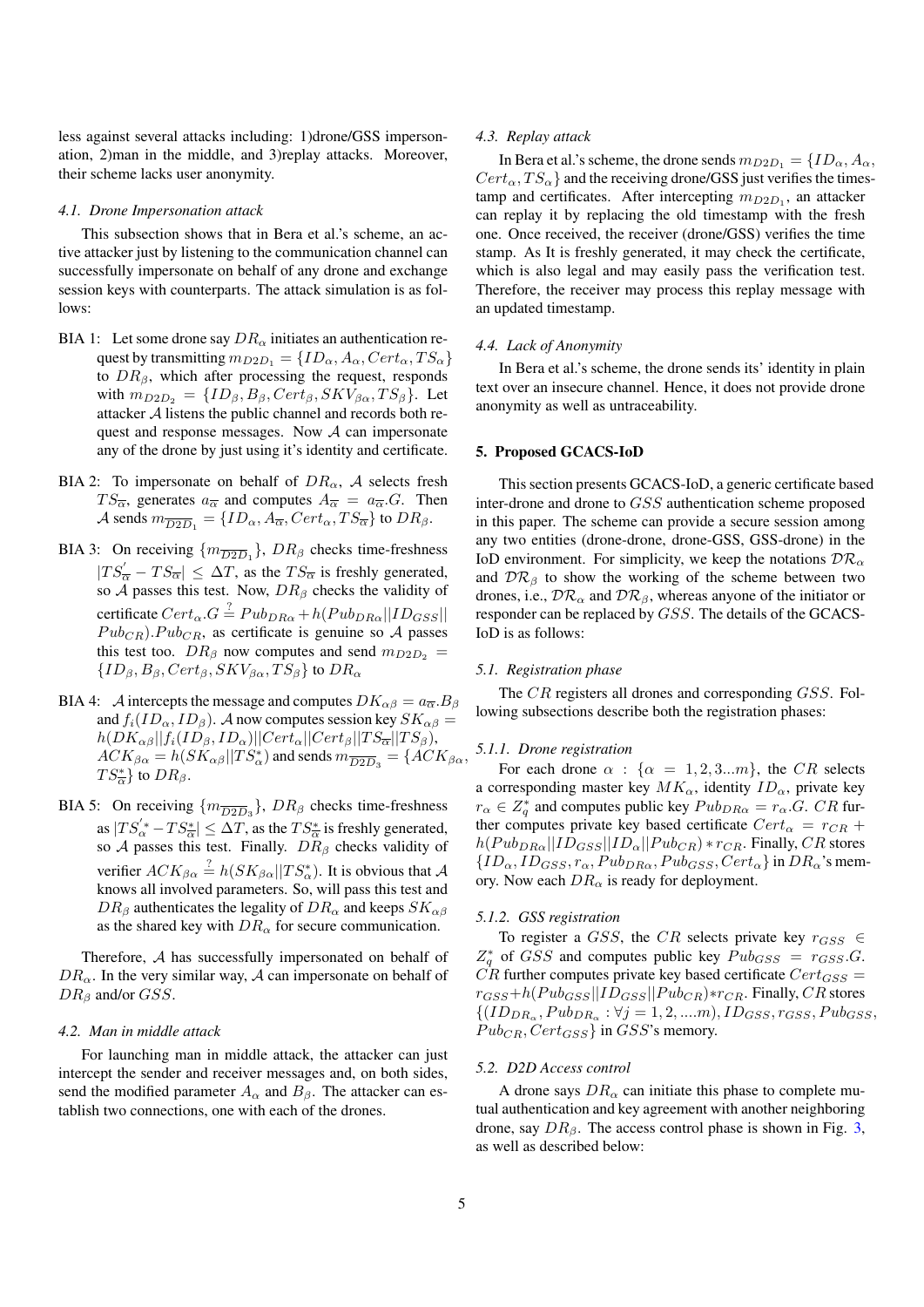<span id="page-6-0"></span>

| $\mathcal{DR}_{\alpha}$                                                                                                                                                                                                                                                                                                                                                                              | DR <sub>β</sub>                                                                                                                                                                                                                                                                                                                                                                                                                                                                                                                                                                        |
|------------------------------------------------------------------------------------------------------------------------------------------------------------------------------------------------------------------------------------------------------------------------------------------------------------------------------------------------------------------------------------------------------|----------------------------------------------------------------------------------------------------------------------------------------------------------------------------------------------------------------------------------------------------------------------------------------------------------------------------------------------------------------------------------------------------------------------------------------------------------------------------------------------------------------------------------------------------------------------------------------|
| Select $a_{\alpha} \in Z_p^*$ , $TS_{\alpha}$<br>$V_{\alpha} = a_{\alpha}.G$<br>$W_{\alpha} = a_{\alpha} P u b_{DR\beta}$<br>$ADC_{\alpha} = a_{\alpha} + Cert_{\alpha}$<br>$ID_{\alpha} = V_{\alpha} \oplus ID_{\alpha}$<br>$U_{\alpha} = h(ID_{\alpha}    V_{\alpha}    ADC_{\alpha}    TS_{\alpha})$<br>$m_{D2D_1} = {\overline{ID}_{\alpha}, W_{\alpha}, ADC_{\alpha}, U_{\alpha}, TS_{\alpha}}$ | $ TS'_\alpha - TS_\alpha  \leq \Delta T$<br>$V'_{\alpha} = W_{\alpha}.r_{\beta}^{-1}$<br>$ID'_{\alpha} = \overline{ID}_{\alpha} \oplus V'_{\alpha}$<br>$ADC_{\alpha}.G = V_{\alpha} + h(Pub_{DR\alpha}  ID_{GSS}  ID_{\alpha}  Pub_{CR}).Pub_{CR} +$<br>$Pub_{CR}$<br>$U_{\alpha} \stackrel{?}{=} h(ID_{\alpha}    V_{\alpha}'    ADC_{\alpha}    TS_{\alpha})$<br>Select $a_{\beta} \in Z_p^*$ , $TS_{\beta}$<br>$V_{\beta} = a_{\beta}.G$<br>$W_{\beta} = a_{\beta} P u b_{DR\alpha}$<br>$ADC_{\beta} = a_{\beta} + Cert_{\beta}$<br>$\overline{ID}_\beta = V_\beta \oplus ID_\beta$ |
|                                                                                                                                                                                                                                                                                                                                                                                                      | $SK_{\beta\alpha} = h(V_{\alpha}  V_{\beta}  ID_{\alpha}  ID_{\beta}  TS_{\alpha}  TS_{\beta})$<br>$SKV_{\beta\alpha} = h(SK_{\beta\alpha}  V_{\alpha}  V_{\beta}  TS_{\beta})$                                                                                                                                                                                                                                                                                                                                                                                                        |
| $m_{D2D_2} = {\overline{ID}_{\beta}, W_{\beta}, ADC_{\beta}, SKV_{\beta\alpha}, TS_{\beta}}$                                                                                                                                                                                                                                                                                                         |                                                                                                                                                                                                                                                                                                                                                                                                                                                                                                                                                                                        |
| $ TS'_{\beta} - TS_{\beta}  \leq \Delta T$<br>$V'_{\beta} = W_{\beta}.r_{\alpha}^{-1}$<br>$ID_{\beta} = \overline{ID}_{\beta} \oplus V_{\beta}'$<br>$ADC_{\beta}.G = V_{\beta} + h(Pub_{DR\beta}  ID_{GSS}  ID_{\beta}  Pub_{CR}).Pub_{CR} +$                                                                                                                                                        |                                                                                                                                                                                                                                                                                                                                                                                                                                                                                                                                                                                        |
| $Pub_{CR}$<br>$SK_{\alpha\beta} = h(V_{\alpha}  V_{\beta}  ID_{\alpha}  ID_{\beta}  TS_{\alpha}  TS_{\beta})$                                                                                                                                                                                                                                                                                        |                                                                                                                                                                                                                                                                                                                                                                                                                                                                                                                                                                                        |
| $SKV_{\beta\alpha} \stackrel{?}{=} h(SK_{\alpha\beta}  V_{\alpha}  V_{\beta}  TS_{\beta})$                                                                                                                                                                                                                                                                                                           |                                                                                                                                                                                                                                                                                                                                                                                                                                                                                                                                                                                        |
|                                                                                                                                                                                                                                                                                                                                                                                                      | $SK_{\alpha\beta} = h(V_{\alpha}  V_{\beta}  ID_{\alpha}  ID_{\beta}  TS_{\alpha}  TS_{\beta}) = SK_{\beta\alpha}$                                                                                                                                                                                                                                                                                                                                                                                                                                                                     |

Figure 3: Proposed Procedure

# PAC 1:  $DR_{\alpha} \rightarrow DR_{\beta}$ :  $\{m_{D2D_1}\}$

 $DR_{\alpha}$  selects random variable and timestamp pair  $\{a_{\alpha} \in$  $Z_p^*$ ,  $TS_\alpha$ } and computes  $V_\alpha = a_\alpha$ .  $G$ ,  $W_\alpha = a_\alpha$ .  $Pub_{DR\beta}$ , dynamic certificate  $ADC_{\alpha} = a_{\alpha} + Cert_{\alpha}, ID_{\alpha} = V_{\alpha} \oplus$  $ID_{\alpha}$  and  $U_{\alpha} = h \underline{(ID_{\alpha} || V_{\alpha}' || ADC_{\alpha} || TS_{\alpha})}$ .  $DR_{\alpha}$  now sends  $m_{D2D_1} = {\overline{ID}_{\alpha}, W_{\alpha}, ADC_{\alpha}, U_{\alpha}, TS_{\alpha}}$  to  $DR_{\beta}$ .

## PAC 2:  $DR_{\beta} \rightarrow DR_{\alpha} : \{m_{D2D_2}\}\$

On receiving  $\{m_{D2D_1}\}\$ ,  $DR_\beta$  checks time-freshness as  $|TS'_{\alpha} - TS_{\alpha}| \leq \Delta T$ , on failure aborts the session and on success computes  $V'_\n\alpha = W_\alpha \cdot r_\beta^{-1}$ ,  $ID_\alpha = \overline{ID}_\alpha \oplus V'_\alpha$ and checks validity of dynamic certificate as  $ADC_{\alpha}.G \stackrel{?}{=}$  $V_{\alpha}+h(Pub_{DR\alpha}||ID_{GSS}||ID_{\alpha}||Pub_{CR}).Pub_{CR}+Pub_{CR}.$ If certificate legality is proved,  $DR_\beta$  further checks  $U_\alpha\stackrel{?}{=}$  $h(ID_{\alpha}||V_{\alpha}^{'}||ADC_{\alpha}||TS_{\alpha})$  and on success,  $DR_{\beta}$  selects random variable and timestamp pair  $\{a_{\beta} \in Z_p^*$ ,  $TS_{\beta}\}\$ and computes  $V_\beta = a_\beta G$ ,  $W_\beta = a_\beta P u b_{DR\alpha}$ ,  $\hat{A} D C_\beta =$  $a_{\beta}$  +  $Cert_{\beta}$  and  $\overline{ID}_{\beta} = V_{\beta} \oplus ID_{\beta}$ .  $DR_{\beta}$  now computes session key  $SK_{\beta\alpha} = h(V_{\alpha}||V_{\beta}||ID_{\alpha}||ID_{\beta}||TS_{\alpha}||TS_{\beta})$ and verifier of  $SK_{\beta\alpha}$  as  $SKV_{\beta\alpha} = h(SK_{\beta\alpha}||V_{\alpha}||V_{\beta}||TS_{\beta}).$ This step finishes normally after  $DR<sub>β</sub>$  sends the reply message  $m_{D2D_2} = {\overline{ID}_{\beta}, W_{\beta}, ADC_{\beta}, SKV_{\beta\alpha}, TS_{\beta}}$ to  $DR_{\alpha}$ .

PAC 3: On receiving  $\{m_{D2D_2}\}\$ ,  $DR_{\alpha}$  checks time-freshness as  $|TS'_{\beta} - TS_{\beta}| \leq \Delta T$ , on failure aborts the session and on success computes  $V^{'}_{\beta} = W_{\beta}.r_{\alpha}^{-1}, ID_{\beta} = \overline{ID}_{\beta} \oplus V^{'}_{\beta}$ 

and checks validity of certificate as  $ADC_B.G \stackrel{?}{=} V_B +$  $h(Pub_{DR\beta}||ID_{GSS}||ID_{\beta}||Pub_{CR}).Pub_{CR} + Pub_{CR}.$ If certificate legality is proved,  $DR_{\alpha}$  computes session key  $SK_{\alpha\beta} = h(V_{\alpha}||V_{\beta}||ID_{\alpha}||ID_{\beta}||TS_{\alpha}||TS_{\beta})$  nd verifies its' validity through checking  $SKV_{\beta\alpha} \stackrel{?}{=} h(SK_{\alpha\beta})$  $V_{\alpha}||V_{\beta}||TS_{\beta}$ , if it holds  $DR_{\alpha}$  authenticates the legality of  $DR_\beta$  and keeps  $SK_{\alpha\beta}$  as the shared key with  $DR_\beta$ for secure communication.

## 6. Security Analysis

This section proves the security of the proposed GCACS-IoD using a formal method. Moreover, a discussion on attack resilience and security features of the proposed scheme is also provided in the following subsections:

## *6.1. Formal Security Analysis*

The commonly accepted Real-Or-Random ROR oracle model [\[32\]](#page-11-13) as adopted in [\[33,](#page-11-14) [19,](#page-11-5) [28\]](#page-11-15) is used to show that the proposed protocol is secure to extract the session key  $SK_{\alpha\beta}$  between a drone  $DR_k$  and a ground station server  $GSS$  as well as the session key  $SK_{\alpha\beta}$  between  $\mathcal{DR}_{\alpha}$  and  $\mathcal{DR}_{\beta}$  drones against an attacker  $A$ . To achieve this goal, we investigate the  $ROR$  model first using the semantic security approach and then the session key security of the proposed protocol in Theorem 1. All queries described below will be executed by adversary A. Furthermore,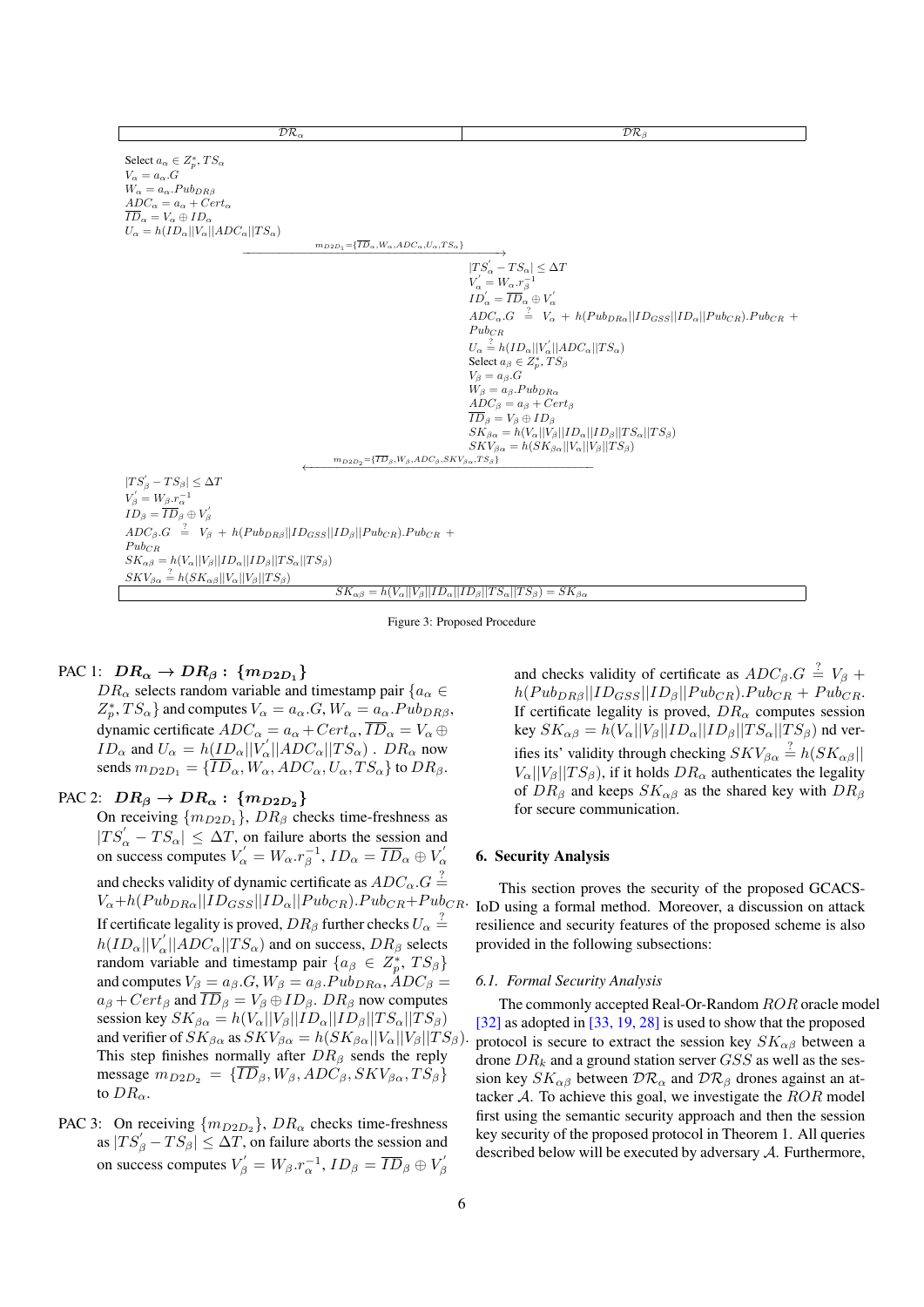as stated in [\[34\]](#page-11-16), access to a collision resistant one way cryptographic hash function  $h(.)$  is also given to all participants, including the adversary A and hash function  $h(.)$  can be modeled as a RO, say HASH. The ROR model is performed using the following elements described as:

**Participants.** The entities, namely as drones  $DR_k$  and the GSS, are engaged at the time of the login and authentication process apart from the CR, which is involved only during the registration stage and the dynamic drones addition phases.  $\Pi_{DR}^{b_1}$ and  $\Pi_{GSS}^{b_2}$  are used to show the  $b_1$  and  $b_2$  instances of  $DR$  and GSS, commonly. These are called random oracles instances.

**Execute** $(\Pi_{DR}^{b_1}, \Pi_{GSS}^{b_2})$  The attacker can eavesdrop the messages shared between the DR and GSS by applying this query.

**CorruptDrone**( $\Pi_{DR}^{b_1}$ ) The attacker will steal secret parameters stores in the memory of a compromised or lost DR by applying this query. **Reveal**  $(\Pi^b)$  Attacker can be revealed a sessionkey  $\mathcal{SK}_{DR_k,GSS}$  between  $GSS$  and  $DR_k$  or the session-key  $SK_{\mathcal{DR}_\alpha,\mathcal{DR}_\beta}$  between drones  $\mathcal{DR}_\alpha$  and  $\mathcal{DR}_\beta$  shared between  $\Pi^b$  and its respective participant by applying this query.

Test( $\Pi^b$ ) By applying this query, the attacker A is allowed to call  $\Pi^b$  to test the originality of a session key and  $\Pi^b$  will have a random outcome of a flipped impartial coin, say d. Accepted State. If the last message of the valid protocol is accepted, the instance  $\Pi^b$  goes to its "'accepted state". When all the messages sent and received can be organized sequentially, they form the session identification  $Sid$  of  $\Pi^b$  for the currently executed session together.

Partnering. If the following three properties are true, the instances  $\Pi^{b_1}$  and  $\Pi^{b_2}$  are said to be participants with each other:  $-\Pi^{b_1}$  and  $\Pi^{b_2}$  are to be in accepted states.

- $\Pi^{b_1}$  and  $\Pi^{b_2}$  are to share the same Sid.

 $-\Pi^{b_1}$  and  $\Pi^{b_2}$  are mutual participants of each other.

**Freshness**. An instances  $P_{iDR}^{ibl}$  or  $P_{iDR}^{ibl}$  is fresh, if the attacker A can not determine a session key formed between two partnering entities using the  $reveal(\Pi^b)$  query shown above.

The improved scheme's  $(GCACS - IoD)$  semantic security is given in Definition 1 before proving Theorem 1.

**Definition** (Semantic Security). Let  $ADV_{\mathcal{A}}^{GCACS-IoD}(l_p)$ be taken as  $A's$  advantages who runs in polynomial time  $l_p$ for breaking the semantic-security of  $GCACS - I$  in order to extract the session key between  $DR_k$  and  $GSS$  or session key between drones  $\mathcal{DR}_{\alpha}$  and  $\mathcal{DR}_{\beta}$   $ADV_{\mathcal{A}}^{GCACS-IoD}(l_p)$  =  $|2Pr[d' = d] - 1|$ . Here, d and d' represent the right and guessed bits, respectively.

**Theorem 1.** Let an attacker  $A$  tries to extract the session key  $\mathcal{SK}_{DR_k,GSS}$  between  $DR_k$  and  $GSS$  or the session key  $\mathcal{SK}_{\mathcal{DR}_\alpha,\mathcal{DR}_\beta}$  between  $\mathcal{DR}_\alpha$  and  $\mathcal{DR}_\beta$  in polynomial time  $l_p$  in the improved scheme  $GCACS - IoD$ .  $ADV_{\mathcal{A}}^{GCACS-IoD}(l_p) \leq \frac{q_{hash}^2}{HASH} + ADV_{\mathcal{A}}^{ECDDHP-IoD}(l_p).$ 

Proof. The proof of this theorem is interpreted in a manner similar to that given in [\[21,](#page-11-7) [34,](#page-11-16) [18,](#page-11-17) [35,](#page-11-18) [19\]](#page-11-5). Three games say  $Game_n^{\mathcal{A}}$  for the attacker  $\mathcal{A}$  are needed, n=1,2,3. If the  $Success_{Game_n}^{\mathcal{A}}$  shows an event that adversary  $\mathcal{A}$  can be guessed

bit d in the game  $Game_n^{\mathcal{A}}$  correctly, adversary  $\mathcal{A}$ 's advantages is winning  $Game_{n}^{\mathcal{A}}$  in proposed scheme can be then expressed as follows:  $ADV_{A,Game_n}^{GCACS-IoD} = Pr[Succes_{Game_n}^{\mathcal{A}}]$ . Hence, we illustrated each game below in following manners.

**Game**<sup>A</sup>. This game helps attacker A to perform the real attack under the ROR paradigm against GCACS−IoD. The attacker A needs to select a random bit d before starting  $Game_1^A$ . The semantic security specified in Definition 1 yields the results as set out below:

$$
ADV_{\mathcal{A}}^{GCACS - IoD}(l_p) = |2ADV_{\mathcal{A}, Game_1}^{GCACS - IoD}(l_p) - 1|.
$$
 (1)

**Game**<sup>A</sup>. This game  $Game_2^A$ , an eavesdropping attack is simulated by attacker someone who can use Execute query to intercept all exchanged messages during the login and authentication process. The attackers  $A$  can eavesdrop all communication messages transmitted between  $\mathcal{DR}_{\alpha}$  and  $\mathcal{DR}_{\beta}$  drones:  $m_{D2D_1} = {\overline{ID}_{\alpha}, W_{\alpha}, ADC_{\alpha}, TS_{\alpha}}$  and  $m_{D2D_2} = {\overline{ID}_{\beta}, W_{\beta}}$ ,  $ADC_{\beta}$ ,  $SKV_{\beta\alpha}$ ,  $TS_{\beta}$ , try to build session key  $SK_{\alpha\beta} = h(V_{\alpha}||)$  $V_{\beta}||ID_{\alpha}||ID_{\beta}||TS_{\alpha}||TS_{\beta}$  =  $SK_{\beta\alpha}$ . Then, with the aid of  $reveal$  and  $Test$  queries, the attacker must verify whether the extracted session key is a right one, or just a random key. Since all temporal and long-term secrets are covered by  $h(.)$ , even interception of  $m_{D2D_1}$  and  $m_{D2D_2}$  communications do not lead to raising the probability of success in the estimation of session keys  $\mathcal{SK}_{DR_{\alpha},DR_{\beta}}$ . In the wake of the eavesdropping attack,  $Game_1^{\mathcal{A}}$  and  $Game_2^{\mathcal{A}}$  prove indistinguishable. That carries the following.

$$
ADV_{A,Game_2}^{GCACS-IoD} = ADV_{A,Game_1}^{GCACS-IoD}
$$
 (2)

**Game**<sup> $A$ </sup>. This game refers to an active attack in which we have  $HASH$  and  $CorruptDrone$  queries test simulations, and ECDDHP. To extract the session-key  $\mathcal{SK}_{\alpha\beta}$ , attacker needs to derive  $V_\beta$  and  $W_\beta$ . Let attacker A has already all the messages  $m_{D2D_1}$  and  $m_{D2D_2}$ . From intercepted messages to derive session key, attacker needs to solve the ECDDHP in time  $l_p$  which has advantages probability  $ADV_A^{GCACS-IoD}(l_p)$ . In the similar way, attacker  $A$ 's chances in solving the  $ECDDHP$ to extract  $V_{\beta}$  and  $W_{\beta}$  from the intercepted messages will be again  $ADV_A^{GCACS-IoD}(l_p)$ . Consequently, these parameters are enclosed in  $h(.)$ . The hash values  $h(.)$  are also unique, owing to timestamps and random numbers used in each message during a session's communications. Additionally, using the  $CorruptDrone$  queries, attacker  $A$  will have the secret parameters that will be helpful in deriving the session keys, as random GSS secrets and temporary passwords as well as other non-corrupted drones are also important. When we exclude the simulation of HASH and CorruptDrone requests, it is worth remembering that both  $Game_2^{\mathcal{A}}$  and  $Game_3^{\mathcal{A}}$  are identical, so solving ECDDHP is a simple task. The following relation is obtained using the results of the birthday paradox to find the hash collision and the benefit of solving ECDDHP: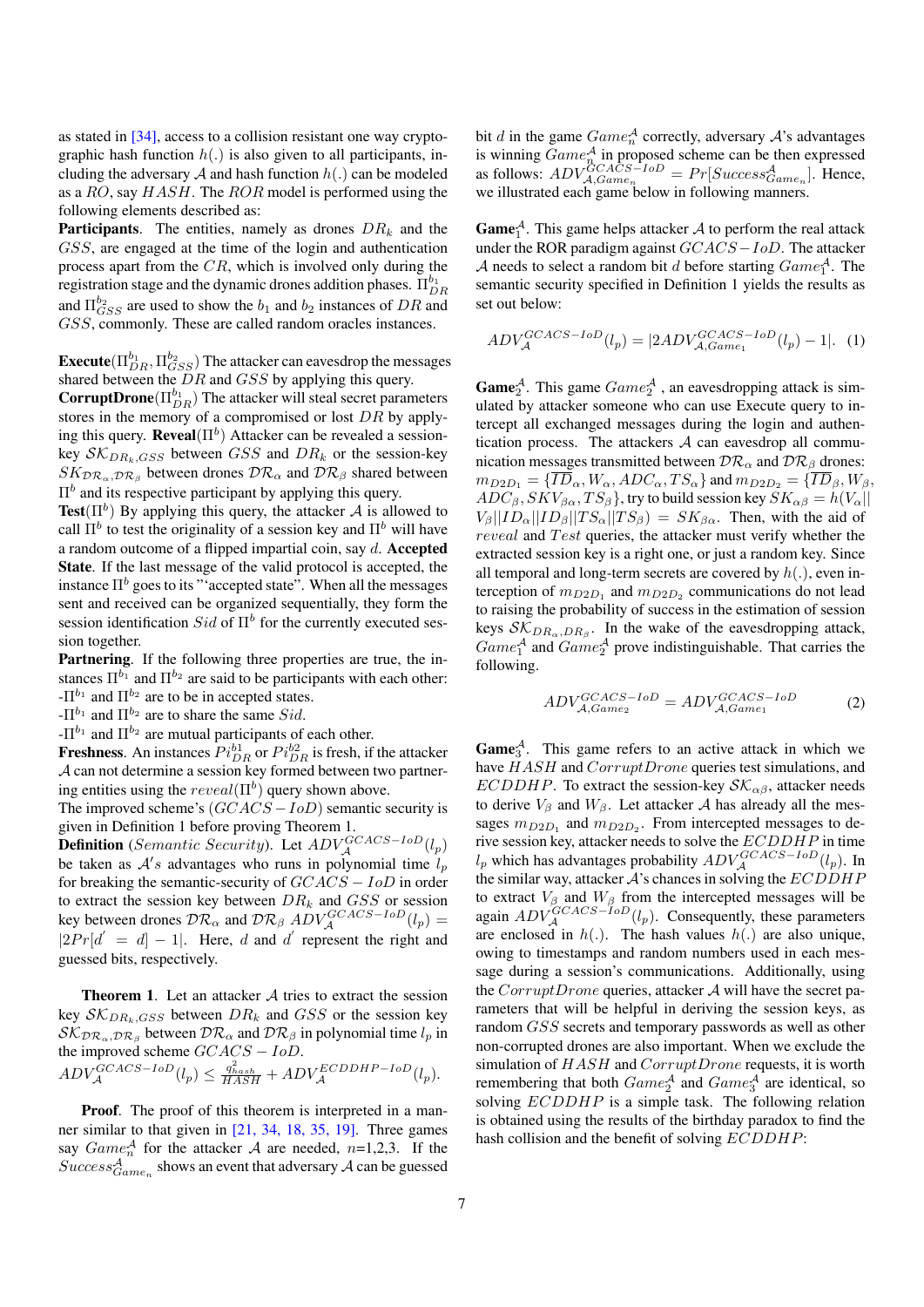$$
ADV_{A,Game_2}^{GCACS-IoD} - ADV_{A,Game_3}^{GCACS-IoD}
$$
  

$$
\leq \frac{q_{hash}^2}{2|HASH|} + ADV_A^{ECDDHP-IoD}(l_p).
$$
 (3)

Since all the queries are already made by the attacker  $A$  and it only remains for the attacker  $A$  to guess a bit correctly for winning the  $\text{Game}_3^{\mathcal{A}}$ . Therefore, it is obvious that

$$
ADV_{A, Game_3}^{GCACS-IoD} = \frac{1}{2}.
$$
\n(4)

Eq. (1)gives

$$
\frac{1}{2}ADV_{\mathcal{A}}^{GCACS-IoD}(l_p) = |ADV_{\mathcal{A}, Game_1}^{GCACS-IoD} - \frac{1}{2}|.
$$
 (5)

Eqs. (3)-(5) and the triangular inequality will lead to the following computations:

$$
\frac{1}{2}ADV_{\mathcal{A}}^{GCACS-IoD}(l_p) =
$$
\n
$$
|ADV_{\mathcal{A},Game_1}^{GCACS-IoD} - ADV_{\mathcal{A},Game_3}^{GCACS-IoD}|
$$
\n
$$
= |ADV_{\mathcal{A},Game_2}^{GCACS-IoD} - ADV_{\mathcal{A},Game_3}^{GCACS-IoD}|
$$
\n
$$
\leq \frac{q_{hash}^2}{2|HASH|} + ADV_{\mathcal{A}}^{ECDDHP-IoD}(l_p).
$$
\n(6)

Finally, multiplying the Eq. (6) by 2, the result is obtained as:  $ADV_{\mathcal{A}}^{GCACS-IoD}(l_p) \leq \frac{q_{hash}^2}{|HASH|} + 2ADV_{\mathcal{A}}^{ECDDHP-IoD}(l_p).$ 

## *6.2. Functional Security Provision*

This subsection explains the security features and attack resilience of the proposed scheme.

#### *6.2.1. Drone (Initiator) impersonation attack*

In proposed GCACS-IoD, an adversary may attempt to construct an authorized authorization request  $m_{D2D_1} = \{ \overline{ID}_{\alpha},$  $W_{\alpha}$ ,  $ADC_{\alpha}$ ,  $U_{\alpha}$ ,  $TS_{\alpha}$ } to impersonate as a legal drone  $DR_{\alpha}$ where the parameters in  $m_{D2D_1}$  are computed as  $W_\alpha = a_\alpha P u b_\beta$ ,  $ADC_{\alpha} = a_{\alpha} + Cert_{\alpha}, \overline{ID}_{\alpha} = V_{\alpha} \oplus ID_{\alpha}, U_{\alpha} = h(ID_{\alpha} || V_{\alpha} ||$  $ADC_{\alpha}$ ||T $S_{\alpha}$ ). In order to compute this message, the adversary needs to access the certificate  $Cert_{\alpha}$  and utilize it in the construction of  $m_{D2D_1}$ . However, by listening to the intercepted messages on an insecure channel, the adversary might not approach a valid certificate  $Cert_{\alpha}$  to use it for malicious objectives. Hence, our scheme is immune to drone/initiator impersonation attacks.

#### *6.2.2. Replay attack*

In this scheme, the messages  $m_{D2D_1} = {\overline{ID}_{\alpha}, W_{\alpha}, ADC_{\alpha}}$  $U_{\alpha}$ ,  $TS_{\alpha}$ } and  $m_{D2D_2} = \{\overline{ID}_{\beta}$ ,  $W_{\beta}$ ,  $ADC_{\beta}$ ,  $SKV_{\beta}$ ,  $TS_{\beta}$ } are exchanged between drones over an insecure channel in authentication phase. An adversary might intercept and replay these messages for impersonating legitimate drones by modifying a few parameters such as timestamps  $TS_{\alpha}$  and  $TS_{\beta}$ . However, each of those messages  $(m_{D2D_1}$  and  $m_{D2D_2})$  is designed by utilizing fresh timestamps and random nonces, which is duly

verified by other corresponding drones.Beside the verification of timestamps in  $U_\alpha \stackrel{?}{=} h(ID_\alpha ||V_\alpha || ADC_\alpha || TS_\alpha)$  and  $SKV_{\beta\alpha}$  $\frac{2}{\pi} h(SK_{\alpha\beta}||V_{\alpha}||V_{\beta}||TS_{\beta}),$  the nonces  $a_{\alpha}$  and  $a_{\beta}$  are also validated along with the verification of certificates  $Cert_{\alpha}$  and  $Cert_{\beta}$ , i.e.  $ADC_{\alpha}.G \stackrel{?}{=} V_{\alpha} + h(Pub_{DR\alpha} || ID_{GSS} || ID_{\alpha} || Pub_{CR}).$  $Pub_{CR} +Pub_{CR}$  and  $ADC_{\beta}.G \stackrel{?}{=} V_{\beta} + h(Pub_{DR\beta} || ID_{GSS} ||$  $ID_\beta || Pub_{CR}$ ). $Pub_{CR} + Pub_{CR}$ , respectively. Hence, the adversary's attempt to replay the previously intercepted valid messages may be successfully thwarted on the receiver's end. Thus, our scheme is resilient against the replay attack.

#### *6.2.3. Man-in-the-middle attack*

In case, an adversary eavesdrops messages  $m_{D2D_1} = \{ \overline{ID}_\alpha, \}$  $W_{\alpha}$ ,  $ADC_{\alpha}$ ,  $U_{\alpha}$ ,  $TS_{\alpha}$ } and  $m_{D2D_2} = \{\overline{ID}_{\beta}, W_{\beta}, ADC_{\beta},$  $SKV_{\beta}, TS_{\beta}$ , and attempts to modify or adapt its contents to deceive the legitimate participants, the former will not be able to accomplish its malevolent goals. This is because, if  $A$  attempts to append a fresh timestamp  $TS_{\alpha}$ \* (T $S_{\beta}$ \*) with the message  $m_{D2D_1}$  ( $m_{D2D_2}$ ), or computes  $ID_{\alpha^*}(ID_{\beta^*})$ ,  $W_{\alpha^*}$  $(W_\beta*)$ ,  $ADC_\alpha*(ADC_\beta*)$ , and  $U_\alpha*(SKV_{\beta\alpha*})$  with fresh random integer  $a_{\alpha} * (a_{\beta} * )$ , it will be detected on another drone during the verification of  $ADC_{\alpha}$ . $G = V_{\alpha} + h(Pub_{DR\alpha}||ID_{GSS}||)$  $ID_{\alpha}||Pub_{CR}).Pub_{CR} + Pub_{CR}$  or by verifying  $ADC_{\beta}.G =$  $V_{\beta} + h(Pub_{DR\beta}||ID_{GSS}||ID_{\beta}||Pub_{CR}).Pub_{CR} + Pub_{CR}.$ Any modification in the timestamp shall preclude the recovery of true identity  $ID_{\alpha} (ID_{\beta})$ , that might invalidate the above comparison.

## *6.2.4. GSS (Responder) impersonation attack*

An adversary may attempt to impersonate as a legal ground station server (GSS/ responder) by constructing the message  $m_{D2D_2} = {\overline{ID}_\beta, W_\beta, ADC_\beta, SKV_\beta, TS_\beta}$ . To construct this message,  $A$  may choose a random integer  $a_{\beta}$  and a fresh timestamp  $TS_\beta$ , and then compute  $V_\beta = a_\beta . G, W_\beta = a_\beta . P u b_\alpha$ . Nevertheless, to initiate a successful impersonation attack on authentication request of  $DR_{\alpha}$ , A needs to get identity of the requesting drone and create dynamic certificate based on GSS's secret certificate. Computing  $ID_{\alpha}$  from  $\overline{ID}_{\alpha} = V_{\alpha} \oplus ID_{\alpha}$ , the attacker needs private key of the GSS; whereas, to compute the dynamic certificate  $ADC_\beta = a_\beta + Cert_\beta$ , A needs secret certificate  $Cert_B$  of the GSS. Hence, our protocol is resistant to GSS/responder impersonation attack.

#### *6.2.5. Ephemeral secrets leakage attack*

In proposed scheme, the session key between drones  $DR_{\alpha}$ and  $DR_\beta$  is computed as  $SK_{\alpha\beta} = h(V_\alpha||V_\beta||ID_\alpha||ID_\beta||TS_\alpha$  $||TS_{\beta}\rangle$ , where  $V_{\alpha} = a_{\alpha}.G, V_{\beta} = a_{\beta}.G, ID_{\alpha}$  and  $ID_{\beta}$  are identities, and  $TS_{\alpha}$  and  $TS_{\beta}$  being the timestamps of  $DR_{\alpha}$ and  $DR_\beta$ , respectively. In session key  $SK_{\alpha\beta}$  (  $SK_{\beta\alpha}$  ), the concatenated factor  $V_{\alpha}$  ( $V_{\beta}$ ) is computed from random nonce  $a_{\alpha}$  ( $a_{\beta}$ ) which is a short term secret of  $DR_{\alpha}$  ( $DR_{\beta}$ ) for the session, i.e.  $V_{\alpha} = a_{\alpha}.G$  ( $V_{\beta} = a_{\beta}.G$ ). Similarly, for the same session key  $SK_{\alpha\beta}$  (  $SK_{\beta\alpha}$ ), the concatenated factor  $V_{\beta}$  ( $V_{\alpha}$ ) is computed from  $r_{\alpha}$  ( $r_{\beta}$ ), a long term secret of  $DR_{\alpha}$  ( $DR_{\beta}$ ) in the protocol, i.e.  $V_\beta = W_\beta r_\alpha^{-1} (V_\alpha = W_\alpha r_\beta^{-1})$ . It can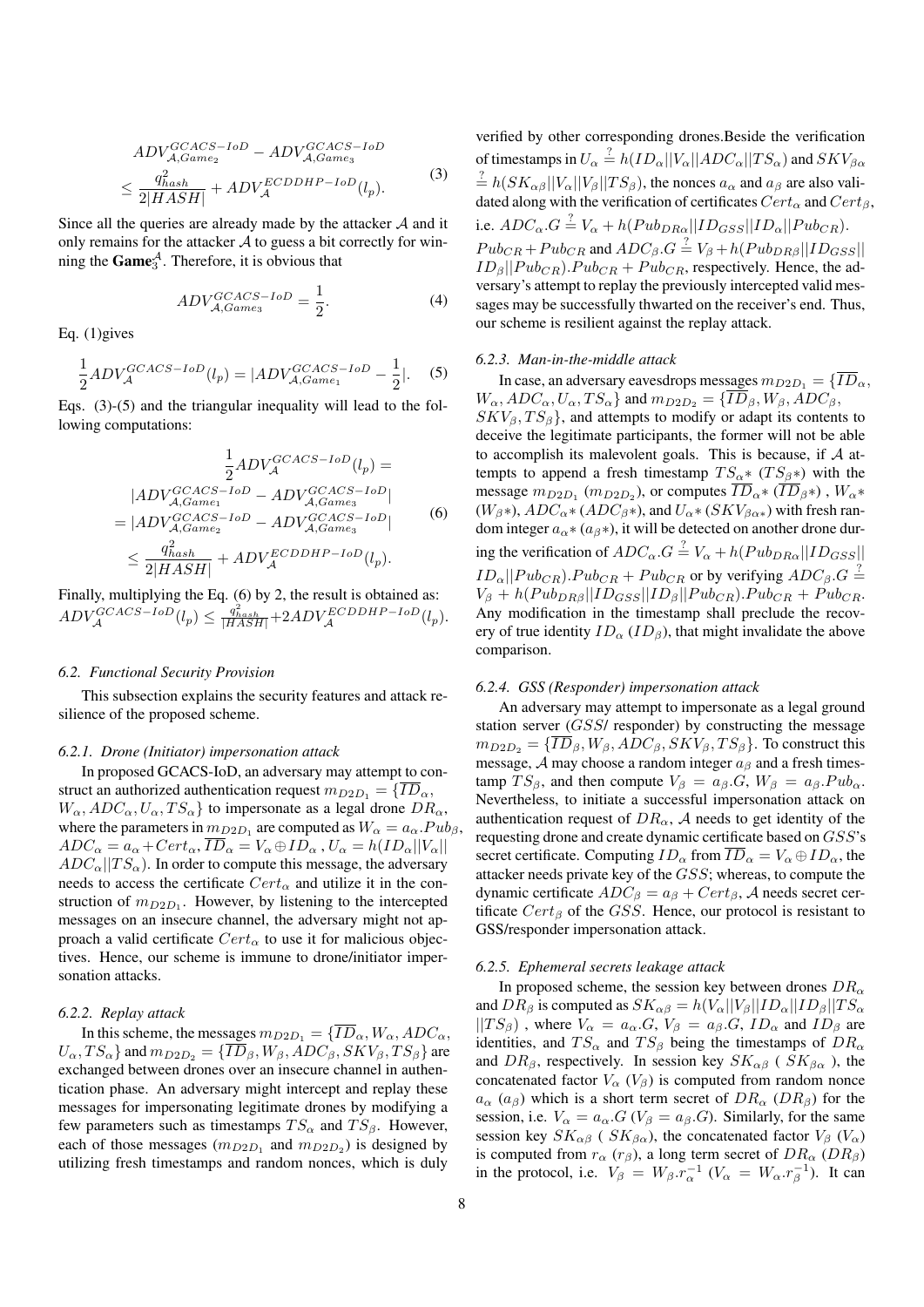be witnessed that the session key is influenced by short term secrets as well as long term secrets in our scheme. Hence, the adversary will have to access both short term as well as long term secrets to compromise the session keys. Thus, our scheme is immune to ephemeral secrets leakage attacks.

## *6.2.6. Privileged insider attack*

None of the drones submits its identity or registration parameters towards CR during the proposed scheme's registration phase. Rather, the CR initializes a drone, say  $DR_{\alpha}$ , with precomputed credentials based on an assumed identity  $(ID_{\alpha})$ and private key  $(r_{\alpha})$  i.e.  $\{\overline{ID}_{\alpha}, ID_{\beta}, r_{\alpha}, Pub_{\alpha}, Pub_{\beta}, Cert_{\alpha}\}\$ prior to its deployment in network of drones. After this initialization procedure, all of the drones are deployed in IoD environment. In this manner, a malicious insider might not access any registration request parameters preloaded into the memory of drones before physical deployment. Hence, our scheme is naturally resistant to privileged insider attacks.

#### *6.2.7. Mutual authentication*

In our scheme, both participating drones  $DR_{\alpha}$  and  $DR_{\beta}$ mutually establish an agreed session key  $SK_{\alpha\beta} = SK_{\beta\alpha}$  $h(V_{\alpha}||V_{\beta}||ID_{\alpha}||ID_{\beta}||TS_{\alpha}||TS_{\beta})$  after mutual authenticating each other. Before, finalizing the session key both entities authenticate one another on the basis of fresh timestamps ( $TS_{\alpha}$ ) and  $TS_\beta$ ) and random session nonces ( $a_\alpha$  and  $a_\beta$ ). The drone  $DR_{\beta}$ , after receiving  $m_{D2D_1}$  from  $DR_{\alpha}$  checks the freshness of timestamp initially, and then computes  $V_{\alpha} = W_{\alpha} \cdot r_{\beta}^{-1}$  by taking inverse of  $W_{\alpha}$  parameter using its private key  $r_{\beta}$ . Then, after deriving the  $DR_{\alpha}$ 's identity  $ID_{\alpha}$ , the  $DR_{\beta}$  checks the equation  $ADC_{\alpha}.G = V_{\alpha}+h(Pub_{DR\alpha}||ID_{GSS}||ID_{\alpha}||Pub_{CR})$  $Pub_{CR} + Pub_{CR}$  to verify the  $DR_{\alpha}$ 's authenticity. This not only verifies the certificate, but also the validity of short term session secret  $a_{\alpha}$  as generated by  $DR_{\alpha}$ . Likewise, The drone  $DR_{\alpha}$ , after receiving  $m_{D2D_2}$  from  $DR_{\beta}$  checks the freshness of timestamp initially, and then computes  $V_\beta = W_\beta \cdot r_\alpha^{-1}$  by taking inverse of  $W_\beta$  parameter using its private key  $r_\alpha$ . Then, after deriving the  $DR_\beta$ 's identity  $ID_\beta$ , the  $DR_\alpha$  checks the equation  $ADC_{\beta}.G \stackrel{?}{=} V_{\beta} + h(Pub_{DR\beta}||ID_{GSS}||ID_{\beta}||Pub_{CR}).$  $Pub_{CR}+Pub_{CR}$  to verify the  $DR_{\beta}$ 's authenticity. This verifies not only the certificate but also the validity of short term session secret  $a_\beta$  as generated by  $DR_\beta$ . Thus, the mutual authenticity for both participating entities is ensured in our scheme.

#### *6.2.8. Physical drone capture attack*

As described in an attack model, an adversary A may physically attack the drone in a hostile environment and capture its stored contents. Thus, in our scheme, A may get the stored contents  $\{ID_{\alpha}, ID_{\beta}, r_{\alpha}, Pub_{\alpha}, Pub_{\beta}, Cert_{\alpha}\}$  from the memory of compromised drone, say  $DR_{\alpha}$ , by using a power analysis attack. Although the adversary gets access to those contents of compromised  $DR_{\alpha}$ , it may not affect at all the communication or construction of session keys among other non-compromised drones in the IoD network system. Hence, our scheme is protected from physical drone capture attack.

#### *6.2.9. Perfect forward secrecy*

In case the private secret or long term secret of a drone is revealed to the adversary, the latter will not be able to compute the session key, which suggests that our scheme is compliant with perfect forward secrecy. This is because  $A$  requires to access both long term secrets "' $r_{\alpha}$  ( $r_{\beta}$ )"' as well as short term secrets " $a_{\alpha}$  ( $a_{\beta}$ )"' for the compromised drone to recover a legitimate session key that was created by mutual authenticity with another drone. Alternatively, the adversary must compromise both drones' long-term secrets or private keys to construct the legal session key. Thus, the contributed scheme ensures the property of perfect forward secrecy.

## *6.2.10. Known key secrecy*

In our scheme, if the adversary is able to compromise the current session key  $SK_{\alpha\beta} = SK_{\beta\alpha} = h(V_{\alpha}||V_{\beta}||ID_{\alpha}||ID_{\beta}||$  $TS_{\alpha}$ || $TS_{\beta}$ ), it may not compute the previous session keys as created before, between the same drones. To recover the previous session keys between those drones, A needs to compromise either the long term secrets of both drones, i.e.,  $r_{\alpha}$  and  $r_{\beta}$ , or all short term "' $a_{\alpha}$  ( $a_{\beta}$ )"' and long term secrets "' $r_{\alpha}$  ( $r_{\beta}$ )"' of a compromised drone. However, compromising many drones at the same time, or the simultaneous access to short and long term secrets of a compromised drone is a strong assumption and becomes infeasible for the adversary.

### 7. Comparative Performance and Security Analysis

This section is dedicated to showing the comparisons with respect to computation, communication, and security features extended by proposed and competing scheme [\[36–](#page-11-19)[38,](#page-11-20) [35,](#page-11-18) [39,](#page-12-0) [21\]](#page-11-7).

## *7.1. Computation Cost analysis*

For the comparative computation cost analysis, following notations with their running time as per the experiment pre-sented in [\[40\]](#page-12-1) on a PC  $E2200$  with Dual CPU, 2.20 GHz speed processor and 2 GB memory, performed on Ubuntu OS plus PBC Library:

- Multiplication on  $E_q(a, b)$  point:  $T_{mep} \approx 2.226$  ms
- Addition on  $E_{\alpha}(i, j)$  point $T_{aep} \approx 0.0288$  ms
- Hash computation time  $T_{hsh} \approx 0.0023$  ms
- Bilinear pairing time:  $T_{ebp} \approx 5.811$  ms
- Exponentiation time  $T_{exn} \approx 3.85$  ms
- Enc/Decryption time:  $T_{edn} \approx 0.0046$  ms

Referring the experimental results presented in [\[40\]](#page-12-1), the computation costs of proposed and competing schemes [\[36–](#page-11-19) [38,](#page-11-20) [35,](#page-11-18) [39,](#page-12-0) [21\]](#page-11-7) are given in Table [2.](#page-10-9) The proposed scheme completes the drone to the drone authentication process in approximately 17.9416 milliseconds (ms), which is just 0.053 ms higher than Bera et al.'s scheme.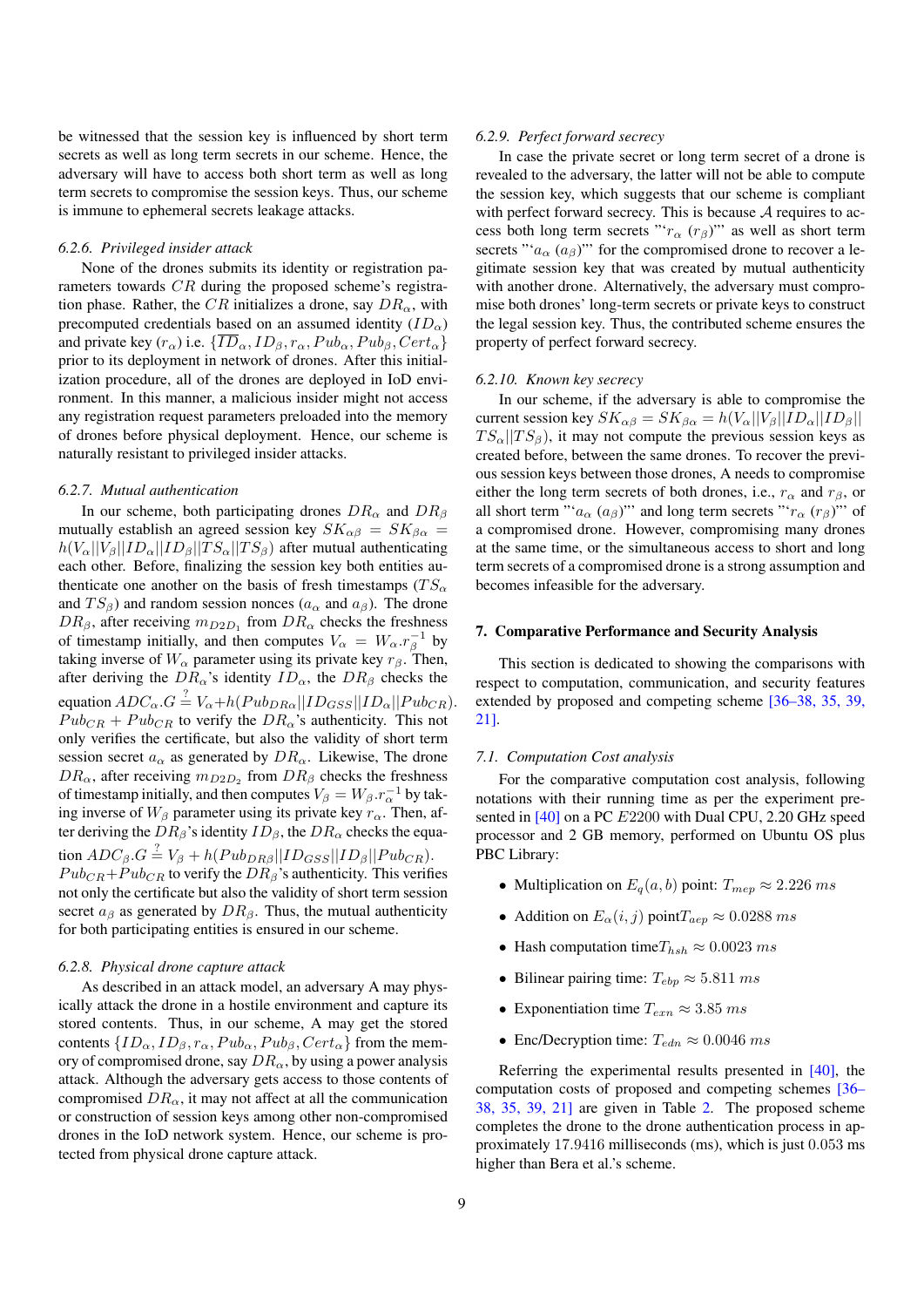Table 2: Computational Cost Analysis

<span id="page-10-9"></span>

| Scheme             | Drones                             | Total                                       | RT $C_1$ $C_2$      |                |       |
|--------------------|------------------------------------|---------------------------------------------|---------------------|----------------|-------|
| Huang et al.[36]   | $4T_{mep} + 8T_{hsh}$              | $4T_{mep} + 8T_{hsh}$                       | $\approx 8.9224$    | $\overline{4}$ | 1920  |
| Li et al. $[37]$   | $2T_{ebp} + 2T_{hsh}$              | $6T_{ebp} + 3T_{mep} + 1T_{edn} + 2T_{hsh}$ | $\approx 41.6062$   | - 2            | 3488  |
| Luo et al. $[38]$  | $2T_{ebp} + 2T_{hsh}$              | $4T_{ebp} + 3T_{mep} + 2T_{aep} + 2T_{hsh}$ | $\approx 29.9312$ 2 |                | 3040  |
| Malani et al. [35] | $12T_{mep} + 4T_{aep} + 15T_{hsh}$ | $12T_{mep} + 4T_{aep} + 15T_{hsh}$          | $\approx 26.8607$   | -2             | 2144  |
| Tian et al. $[39]$ | $8T_{exn}+9T_{hsh}$                | $8T_{exn}+9T_{hsh}$                         | $\approx 30.8207$   | $\overline{2}$ | 11712 |
| Bera et al [21]    | $8T_{mep} + 2T_{aep} + 10T_{hsh}$  | $8T_{mep} + 2T_{aep} + 10T_{hsh}$           | $\approx$ 17.8886   | -3             | 1696  |
| Proposed           | $8T_{mep} + 4T_{aep} + 8T_{hsh}$   | $8T_{mep} + 4T_{aep} + 8T_{hsh}$            | $\approx 17.9416$   | -2             | 1664  |

Note: RT: Running time in ms;  $C_1$ : Number of message exchanges;  $C_2$ : Number of Bits exchanges.

## *7.2. Communication Cost*

For communication cost purposes, the bits sent over communication media and the number of messages exchanged between the two parties are considered. The communication costs in Table [2](#page-10-9) are accumulated by considering the size of identity, Hash function length, and random number as 160 bits. In contrast, the ECC point's size is taken as 320 bits long, and the timestamp length is fixed at 32 bits.Two message exchanges complete the authentication process for the proposed scheme: 1) the initiation message  $m_{D2D_1} = {\overline{ID}_{\alpha}, W_{\alpha}, ADC_{\alpha}, U_{\alpha}, TS_{\alpha}}$ consumes  ${160 + 320 + 160 + 160 + 32}$  = 832 bits, and 2)the reply message  $m_{D2D_2} = {\overline{ID}_{\beta}, W_{\beta}, ADC_{\beta}, SKV_{\beta\alpha}, TS_{\beta}}$ also needs same  ${160 + 320 + 160 + 160 + 32}$  = 832 bits to sent to the initiation drone. Therefore, the communication cost of the proposed scheme is 1664 bits with 2 message exchanges. Referring the Table [2](#page-10-9) proposed scheme has lowest communication cost, when compared with related schemes [\[36](#page-11-19)[–38,](#page-11-20) [35,](#page-11-18) [39,](#page-12-0) [21\]](#page-11-7).

## *7.3. Security features comparison*

The security features/requirements comparison of the proposed scheme with related schemes [\[36](#page-11-19)[–38,](#page-11-20) [35,](#page-11-18) [39,](#page-12-0) [21\]](#page-11-7) is furnished in Table [3.](#page-11-22) The illustration in Table [3](#page-11-22) shows that the proposed scheme provides all security requirements, including direct device/drone to device/drone communication; whereas, all other schemes lack some of the security requirements. Like, the scheme proposed in [\[39\]](#page-12-0) provides anonymity but lacks mutual authentication, temporary secret leakage attack as well lacks the formal proof of scheme security; whereas, the rest of the schemes [\[36–](#page-11-19)[38,](#page-11-20) [35,](#page-11-18) [21\]](#page-11-7) do not provide device/drone anonymity. Besides, the scheme [\[36\]](#page-11-19) cannot resist the replay attack and deployment of the malicious device. The scheme proposed in [\[37\]](#page-11-21) does not extend direct communication between the drones and lacks formal security proof and mutual authentication. The scheme proposed in [\[38\]](#page-11-20) cannot resist the physical capturing of the device and temporary secrets leakage attacks as well as does not provide mutual authentication. The scheme proposed in [\[35\]](#page-11-18) lacks resistance against the deployment of malicious device and drone/device impersonation attacks. The scheme of Bera et al. [\[21\]](#page-11-7), as proved earlier in this paper, cannot extend resistance against replay, man in middle, and device/drone impersonation attacks and does not provide user anonymity.

## 8. Conclusion

This paper has briefly reviewed and cryptanalyzed a recent authentication scheme for securing the IoD environment. It has been proved in this paper that the scheme proposed by Bera et al. has many weaknesses, including insecurities against impersonation, the man in middle and replay attacks, as well as non provision of anonymity. A certificate based generic access control scheme usable in both drone to drone (D2D) and drone to GSS scenarios for IoD (GCACS-IoD) is then proposed. The proposed GCACS-IoD, while providing D2D direct communication, is free of any pairing operations. The security analysis of the proposed GCACS-IoD has been carried out using a formal RoR model along with a brief discussion on security features and attack resistance. The performance and security features comparisons of the proposed GCACS-IoD with related schemes showed that the proposed scheme resists known attacks and completes the access control process by exchanging only two messages. Consequently, it is best suitable for generic access control in IoD based systems.

#### References

- <span id="page-10-0"></span>[1] E. Bach, Toward a theory of pollard's rho method, Information and Computation 90 (2) (1991) 139–155.
- <span id="page-10-1"></span>[2] W. Hong, L. Jianhua, L. Chengzhe, W. Zhe, A provably secure aggregate authentication scheme for unmanned aerial vehicle cluster networks, Peer-to-Peer Networking and Applications 13 (1) (2020) 53–63.
- <span id="page-10-2"></span>[3] C. Lin, D. He, N. Kumar, K.-K. R. Choo, A. Vinel, X. Huang, Security and privacy for the internet of drones: Challenges and solutions, IEEE Communications Magazine 56 (1) (2018) 64–69.
- <span id="page-10-3"></span>[4] H. Z. Liao, Y. Y. Shen, On the elliptic curve digital signature algorithm, Tunghai Science 8 (2006) 109–126.
- <span id="page-10-4"></span>[5] [Research \(2016\) china unmanned aerial vehicle industry research report](https://www.iresearch.com.cn/Detail/report?id=2588&isfree=0,2016) (2016).

URL [https://www.iresearch.com.cn/Detail/report?](https://www.iresearch.com.cn/Detail/report?id=2588&isfree=0,2016) [id=2588&isfree=0,2016](https://www.iresearch.com.cn/Detail/report?id=2588&isfree=0,2016)

- <span id="page-10-5"></span>[6] K. Hartmann, C. Steup, The vulnerability of uavs to cyber attacks-an approach to the risk assessment, in: 2013 5th international conference on cyber conflict (CYCON 2013), IEEE, 2013.
- <span id="page-10-6"></span>[7] J. Srinivas, A. K. Das, N. Kumar, J. J. P. C. Rodrigues, Tcalas: Temporal credential-based anonymous lightweight authentication scheme for internet of drones environment, IEEE Transactions on Vehicular Technology 68 (7) (2019) 6903–6916.
- <span id="page-10-7"></span>[8] Z. Ali, S. A. Chaudhry, M. S. Ramzan, F. Al-Turjman, Securing smart city surveillance: A lightweight authentication mechanism for unmanned vehicles, IEEE Access 8 (2020) 43711–43724.
- <span id="page-10-8"></span>[9] Y. Zhou, T. Liu, F. Tang, M. Tinashe, An unlinkable authentication scheme for distributed iot application, IEEE Access 7 (2019) 14757– 14766.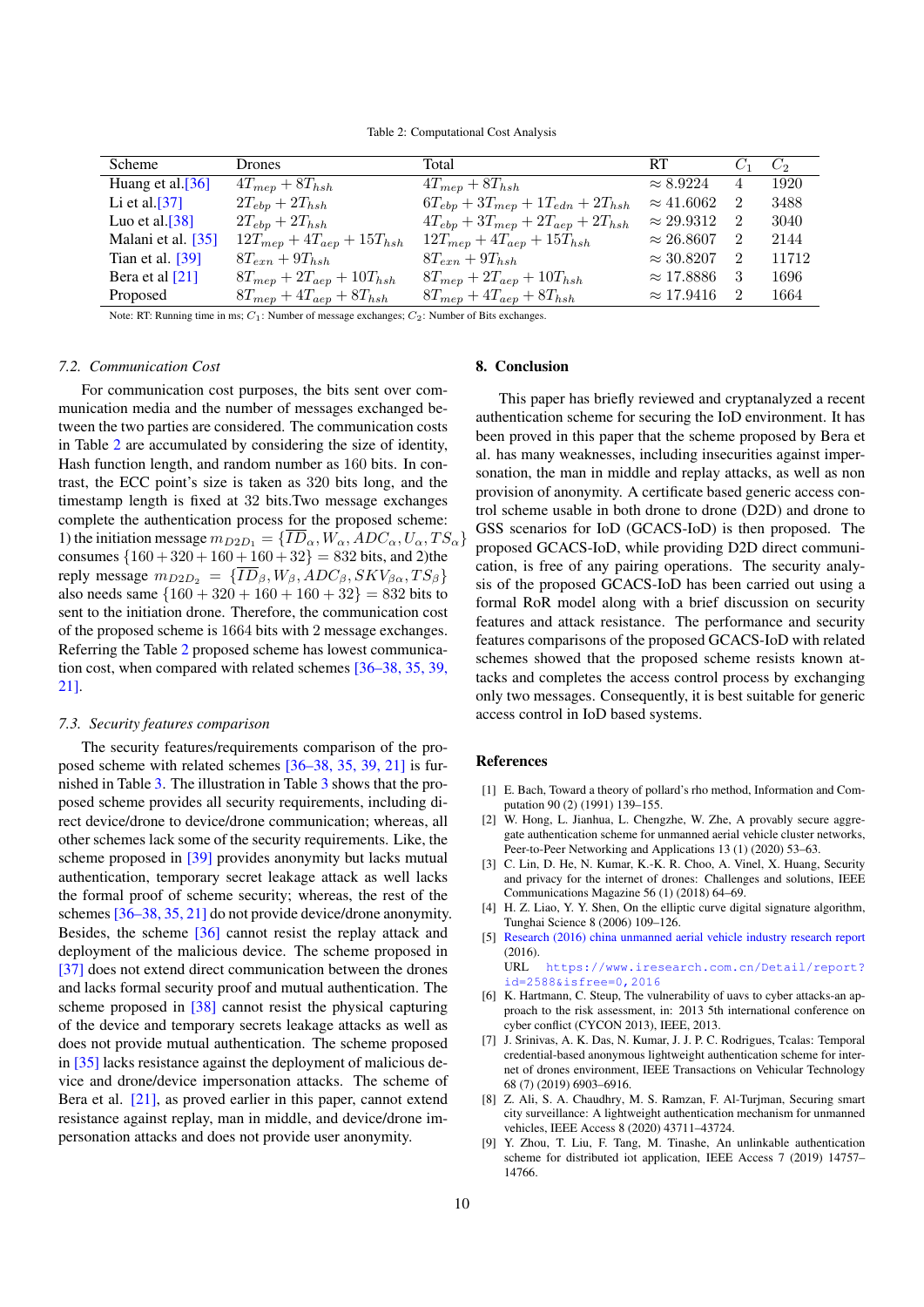Table 3: Security Comparisons

<span id="page-11-22"></span>

|                                       | [36] | [37] | [38] | [35] | [39] | [21] | Our |
|---------------------------------------|------|------|------|------|------|------|-----|
| D2D Direct Communication              |      |      |      |      |      |      |     |
| Anonymity                             |      |      |      |      |      |      |     |
| <b>Mutual Authentication</b>          |      |      |      |      |      |      |     |
| <b>Resists Replay Attack</b>          |      |      |      |      |      |      |     |
| Resists Device/Drone Physical Capture |      |      |      |      |      |      |     |
| <b>Resists Malicious Device</b>       |      |      |      |      |      |      |     |
| Resists Man in middle attack          |      |      |      |      |      |      |     |
| Resists Device/Drone Impersonation    |      |      |      |      |      |      |     |
| Resists Temporary secrets leakage     |      |      |      |      |      |      |     |
| <b>Extends Key Agreement</b>          |      |      |      |      |      |      |     |
| <b>Formal Security</b>                |      |      |      |      |      |      |     |

- <span id="page-11-0"></span>[10] S. A. Chaudhry, M. S. Farash, N. Kumar, M. H. Alsharif, Pflua-diot: A pairing free lightweight and unlinkable user access control scheme for distributed iot environments, IEEE Systems Journal (2020) 1-8[doi:10.](https://doi.org/10.1109/JSYST.2020.3036425) [1109/JSYST.2020.3036425](https://doi.org/10.1109/JSYST.2020.3036425).
- <span id="page-11-1"></span>[11] M. Wazid, A. K. Das, N. Kumar, A. V. Vasilakos, J. J. P. C. Rodrigues, Design and analysis of secure lightweight remote user authentication and key agreement scheme in internet of drones deployment, IEEE Internet Things J. 6 (2) (2019) 3572–3584.
- <span id="page-11-2"></span>[12] Y. Zhang, D. He, L. Li, B. Chen, A lightweight authentication and key agreement scheme for internet of drones, Computer Communications (2020).
- <span id="page-11-3"></span>[13] B. Bera, S. Saha, A. K. Das, N. Kumar, P. Lorenz, M. Alazab, Blockchainenvisioned secure data delivery and collection scheme for 5g-based iotenabled internet of drones environment, IEEE Transactions on Vehicular Technology 69 (8) (2020) 9097–9111.
- <span id="page-11-4"></span>[14] S. Challa, M. Wazid, A. K. Das, N. Kumar, A. G. Reddy, E. Yoon, K. Yoo, Secure signature-based authenticated key establishment scheme for future iot applications, IEEE Access 5 (2017) 3028–3043.
- [15] A. Karati, S. H. Islam, M. Karuppiah, Provably secure and lightweight certificateless signature scheme for iiot environments, IEEE Transactions on Industrial Informatics 14 (8) (2018) 3701–3711.
- [16] M. N. Aman, M. H. Basheer, B. Sikdar, Data provenance for iot with light weight authentication and privacy preservation, IEEE Internet of Things Journal 6 (6) (2019) 10441–10457.
- [17] M. Rana, A. Shafiq, I. Altaf, M. Alazab, K. Mahmood, S. A. Chaudhry, Y. B. Zikria, A secure and lightweight authentication scheme for next generation iot infrastructure, Computer Communications 165 (1920) 85– 96.
- <span id="page-11-17"></span>[18] P. Vijayakumar, M. S. Obaidat, M. Azees, S. H. Islam, N. Kumar, Efficient and secure anonymous authentication with location privacy for iotbased wbans, IEEE Transactions on Industrial Informatics 16 (4) (2019) 2603–2611.
- <span id="page-11-5"></span>[19] S. A. Chaudhry, T. Shon, F. Al-Turjman, M. H. Alsharif, [Correcting de](https://doi.org/10.1016/j.comcom.2020.02.025)[sign flaws: An improved and cloud assisted key agreement scheme in cy](https://doi.org/10.1016/j.comcom.2020.02.025)[ber physical systems,](https://doi.org/10.1016/j.comcom.2020.02.025) Computer Communications 153 (2020) 527–537. URL <https://doi.org/10.1016/j.comcom.2020.02.025>
- <span id="page-11-6"></span>[20] M. Tanveer, A. H. Zahid, M. Ahmad, A. Baz, H. Alhakami, Lake-iod: Lightweight authenticated key exchange protocol for the internet of drone environment, IEEE Access 8 (2020) 155645–155659. [doi:10.1109/](https://doi.org/10.1109/ACCESS.2020.3019367) [ACCESS.2020.3019367](https://doi.org/10.1109/ACCESS.2020.3019367).
- <span id="page-11-7"></span>[21] B. Bera, D. Chattaraj, A. K. Das, [Designing secure blockchain-based ac](https://doi.org/10.1016/j.comcom.2020.02.011)[cess control scheme in iot-enabled internet of drones deployment, com](https://doi.org/10.1016/j.comcom.2020.02.011)[puter communications,](https://doi.org/10.1016/j.comcom.2020.02.011) Volume 153 (2020) 229–249. URL <https://doi.org/10.1016/j.comcom.2020.02.011>
- <span id="page-11-8"></span>[22] M. Gharibi, R. Boutaba, S. L. Waslander, Internet of drones, IEEE Access 4 (2016) 1148–1162.
- <span id="page-11-9"></span>[23] T. Eisenbarth, T. Kasper, A. Moradi, C. Paar, M. Salmasizadeh, M. Shalmani, [On the power of power analysis in the real world: A complete](http://dx.doi.org/10.1007/978-3-540-85174-5_12) [break of the keeloq code hopping scheme,](http://dx.doi.org/10.1007/978-3-540-85174-5_12) in: D. Wagner (Ed.), Advances in Cryptology, CRYPTO 2008, Vol. 5157 of Lecture Notes in Computer Science, Springer Berlin Heidelberg, 2008, pp. 203–220. [doi:](https://doi.org/10.1007/978-3-540-85174-5_12) [10.1007/978-3-540-85174-5\\_12](https://doi.org/10.1007/978-3-540-85174-5_12).

URL [http://dx.doi.org/10.1007/978-3-540-85174-5\\_](http://dx.doi.org/10.1007/978-3-540-85174-5_12) [12](http://dx.doi.org/10.1007/978-3-540-85174-5_12)

- [24] X. Cao, S. Zhong, Breaking a remote user authentication scheme for multi-server architecture, Communications Letters, IEEE 10 (8) (2006) 580–581. [doi:10.1109/LCOMM.2006.1665116](https://doi.org/10.1109/LCOMM.2006.1665116).
- [25] D. S. Gupta, S. H. Islam, M. S. Obaidat, P. Vijayakumar, N. Kumar, Y. Park, A provably secure and lightweight identity-based two-party authenticated key agreement protocol for iiot environments, IEEE Systems Journal (2020).
- [26] S. A. Chaudhry, Correcting "palk: Password-based anonymous lightweight key agreement framework for smart grid", International Journal of Electrical Power & Energy Systems 125 (2021) 106529. [doi:](https://doi.org/10.1016/j.ijepes.2020.106529) [10.1016/j.ijepes.2020.106529](https://doi.org/10.1016/j.ijepes.2020.106529).
- [27] S. A. Chaudhry, K. Yahya, F. Al-Turjman, M. H. Yang, A secure and reliable device access control scheme for iot based sensor cloud systems, IEEE Access 8 (2020) 139244–139254. [doi:10.1109/ACCESS.](https://doi.org/10.1109/ACCESS.2020.3012121) [2020.3012121](https://doi.org/10.1109/ACCESS.2020.3012121).
- <span id="page-11-15"></span>[28] D. He, N. Kumar, H. Wang, L. Wang, K.-K. R. Choo, A. Vinel, A provably-secure cross-domain handshake scheme with symptomsmatching for mobile healthcare social network, IEEE Transactions on Dependable and Secure Computing 15 (4) (2016) 633–645.
- <span id="page-11-10"></span>[29] Z. Ali, S. A. Chaudhry, K. Mahmood, S. Garg, Z. Lv, Y. B. Zikria, A clogging resistant secure authentication scheme for fog computing services, Computer Networks 185 (2021) 107731. [doi:10.1016/j.comnet.](https://doi.org/10.1016/j.comnet.2020.107731) [2020.107731](https://doi.org/10.1016/j.comnet.2020.107731).
- <span id="page-11-11"></span>[30] T. S. Messerges, E. A. Dabbish, R. H. Sloan, Examining smart-card security under the threat of power analysis attacks, Computers, IEEE Transactions on 51 (5) (2002) 541–552.
- <span id="page-11-12"></span>[31] P. Kocher, J. Jaffe, B. Jun, Differential power analysis, in: Advances in Cryptology CRYPTO 99, Springer, 1999, pp. 388–397.
- <span id="page-11-13"></span>[32] M. Abdalla, P. A. Fouque, D. Pointcheval, Password-based authenticated key exchange in the three-party setting, in: 8th International Workshop on Theory and Practice in Public Key Cryptography, PKC-05, Lecture Notes in Computer Science, vol. 3386, Les DiableretsSwitzerland, 2005, pp. 65–84.
- <span id="page-11-14"></span>[33] A. Irshad, M. Usman, S. A. Chaudhry, A. K. Bashir, A. Jolfaei, G. Srivastava, Fuzzy-in-the-loop-driven low-cost and secure biometric user access to server, IEEE Transactions on Reliability (2020) 1–12[doi:10.1109/](https://doi.org/10.1109/TR.2020.3021794) [TR.2020.3021794](https://doi.org/10.1109/TR.2020.3021794).
- <span id="page-11-16"></span>[34] C. C. Chang, H. D. Le, A provably secure, efficient, and flexible authentication scheme for ad hoc wireless sensor networks, ieee trans, Wireless Commun. 15 (1) (2016) 357–366.
- <span id="page-11-18"></span>[35] S. Malani, J. Srinivas, A. K. Das, K. Srinathan, M. Jo, Certificate-based anonymous device access control scheme for iot environment, IEEE Internet of Things Journal 6 (6) (2019) 9762–9773.
- <span id="page-11-19"></span>[36] H.-F. Huang, A novel access control protocol for secure sensor networks, Computer Standards & Interfaces 31 (2) (2009) 272–276.
- <span id="page-11-21"></span>[37] F. Li, Y. Han, C. Jin, Practical access control for sensor networks in the context of the internet of things, Computer Communications 89 (2016) 154–164.
- <span id="page-11-20"></span>[38] M. Luo, Y. Luo, Y. Wan, Z. Wang, Secure and efficient access control scheme for wireless sensor networks in the cross-domain context of the